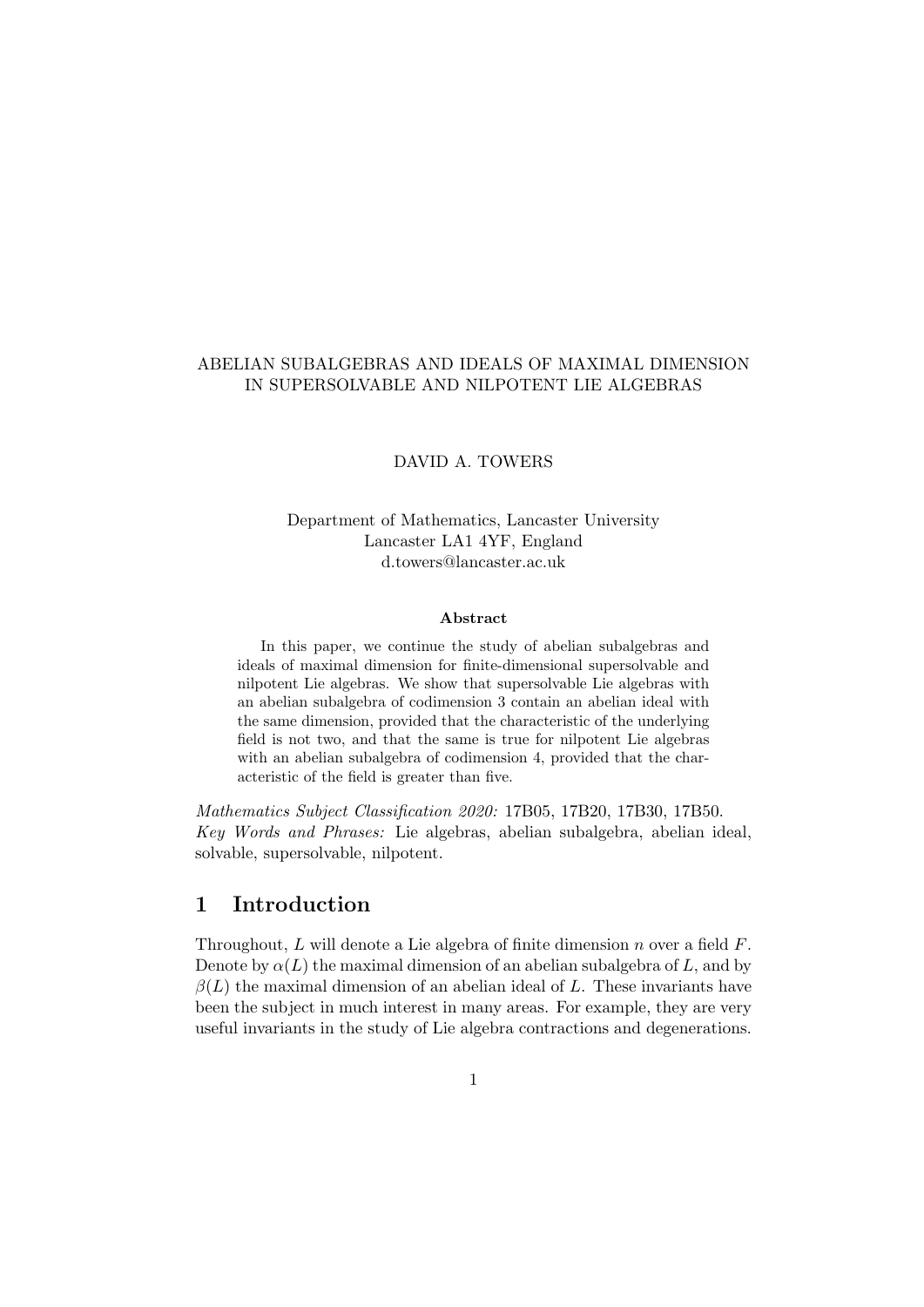There is a large literature, in particular for low-dimensional Lie algebras, see [7, 2, 14, 17, 6], and the references given therein.

The first author dealing with the invariant  $\alpha(\mathfrak{g})$  was Schur [16], who studied in 1905 the abelian subalgebras of maximal dimension contained in the Lie algebra of  $n \times n$  square matrices. Schur proved that the maximum number of linearly independent commuting  $n \times n$  matrices over a algebraically closed field is  $\left\lceil \frac{n^2}{4} \right\rceil$  $\left[\frac{h^2}{4}\right] + 1$ , which is the maximal dimension of abelian ideals of Borel subalgebras in the general linear Lie algebra  $\mathfrak{gl}(n)$  (where  $[x]$  denotes the integer part of a real number  $x$ ). Initially, this result was obtained only over an algebraically closed field such as the complex number field. Almost forty years later, in 1944, Jacobson [8] gave a simpler proof of Schur's results, extending them from algebraically closed fields to arbitrary fields. This fact allowed several authors to gain insight into the abelian subalgebras of maximal dimension of many different types of Lie algebras.

More specifically, for semisimple Lie algebras  $\mathfrak s$  the invariant  $\alpha(\mathfrak s)$  was completely determined by Malcev [13]. Since there are no abelian ideals in s, we have  $\beta(\mathfrak{s})=0$ . The value of  $\alpha$  for simple Lie algebras is reproduced in table 1. More recently much interest has focused on the study of abelian

| $\mathfrak{s}$  | $\dim(\mathfrak{s})$ | $\alpha(\mathfrak{s})$                      |
|-----------------|----------------------|---------------------------------------------|
| $A_n, n \geq 1$ | $n(n+2)$             | $\left[\left(\frac{n+1}{2}\right)^2\right]$ |
| $B_3$           | 21                   | 5                                           |
| $B_n, n \geq 4$ | $n(2n+1)$            | $\frac{n(n-1)}{n+1}$                        |
| $C_n, n \geq 2$ | $n(2n+1)$            | $\overline{n}(n+1)$<br>2.                   |
| $D_n, n \geq 4$ | $n(2n-1)$            | $\overline{n(n-1)}$<br>2                    |
| $G_2$           | 14                   | 3                                           |
| $F_4$           | 52                   | 9                                           |
| $E_6$           | 78                   | 16                                          |
| $E_7$           | 133                  | 27                                          |
| $E_8$           | 248                  | 36                                          |

Table 1: The invariant  $\alpha$  for simple Lie algebras

ideals in a Borel subalgebra b of a simple complex Lie algebra. It has been shown that  $\alpha(\mathfrak{s}) = \beta(\mathfrak{b})$ , and this number can be computed purely in terms of certain root system invariants ([18]). Furthermore, Kostant found a relationship between these invariants and discrete series representations of the corresponding Lie group, and to powers of the Euler product ([10, 11].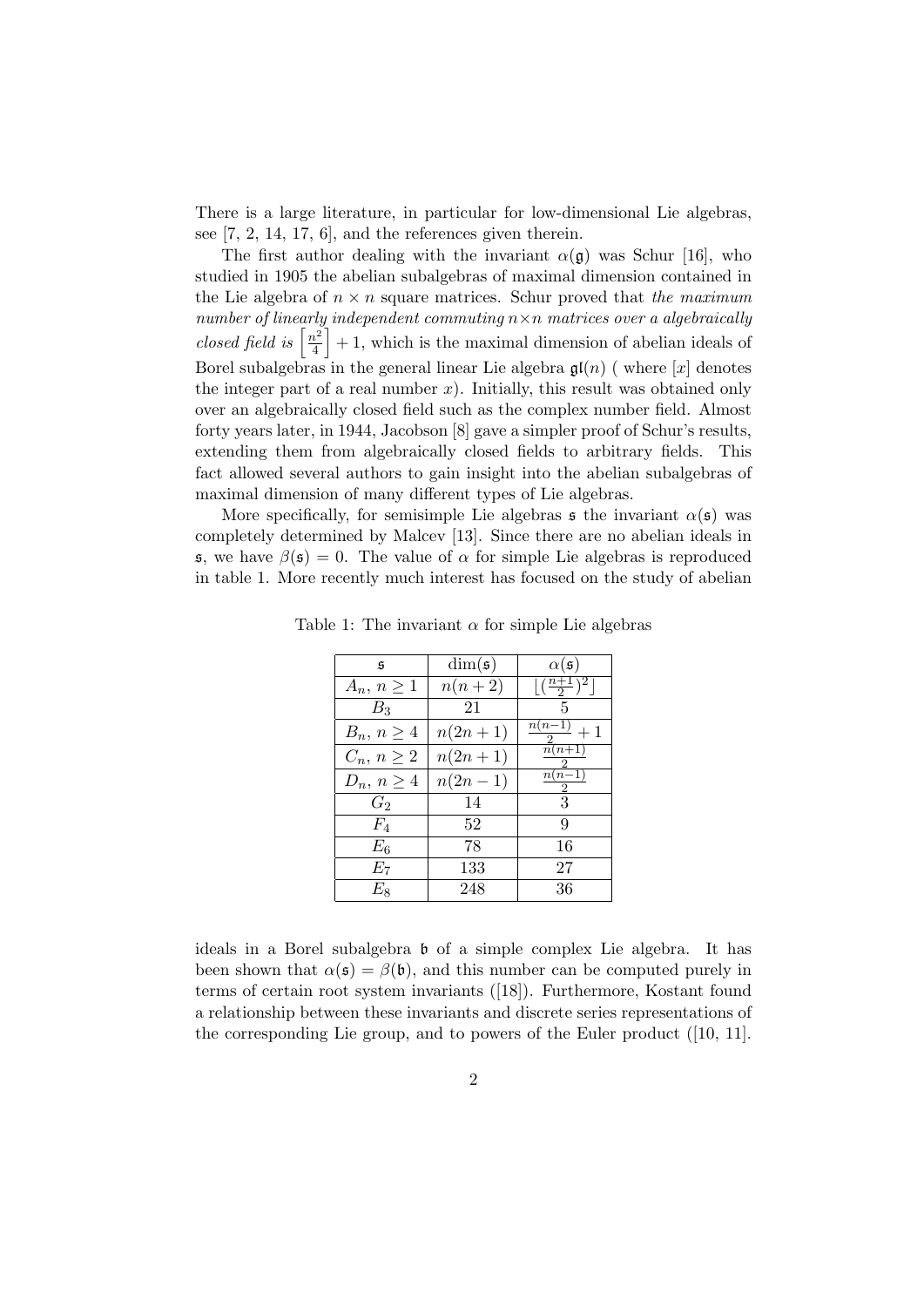In fact, there are many more results concerning the invariants  $\alpha$  and  $\beta$  for simple Lie algebras and their Borel subalgebras.

We shall call L supersolvable if there is a chain  $0 = L_0 \subset L_1 \subset \ldots \subset$  $L_{n-1} \subset L_n = L$ , where  $L_i$  is an *i*-dimensional ideal of L. The ideals  $L^{(k)}$  of the *derived series* are defined by  $L^{(0)} = L, L^{(k+1)} = [L^{(k)}, L^{(k)}]$  for  $k \geq 0$ ; we also write  $L^2$  for  $L^{(1)}$  and  $L^3$  for  $[L^2, L]$ . It is well known that every supersolvable Lie algebra is also solvable. Moreover, these classes coincide over an algebraically closed field of characteristic zero (Lie's theorem). There are, however, examples of solvable Lie algebras over algebraically closed field of non-zero characteristic which are not supersovable (see for instance [9, page 53 or  $[1]$ ).

A number of authors have studied these invariants for solvable Lie algebras (see [4, 5, 3, 15] and the references contained therein). In particular, Burde and Ceballos showed that, for a solvable Lie algebra L over an algebraically closed field of characteristic zero,  $\alpha(L) = \beta(L)$  ([3]). They also gave an example to show that this was not true if the field was not algebraically closed. Nevertheless, it is worthwhile to explore the extent to which the algebraic closure and characteristic of the field are necessary for these two invariants to be equal. It would seem most likely that algebraic closure would be unnecessary for supersolvable Lie algebras. This was investigated by the author and Ceballos in [5] where, in particular it was shown that every supersolvable Lie algebra, L, of dimension n with  $\alpha(L) = n - 2$  also satisfies  $\beta(L) = n-2$  and that the  $\alpha$  and  $\beta$  invariants also coincide for nilpotent Lie algebras L with  $\alpha(L) = n - 3$ , provided that F has characteristic different from two. An example is also given to show that this last result does not hold even over algebraically closed fields in characteristic two.

The current paper seeks to extend these results further; in particular answering question 1 in [5], and has the following structure. In section 2 we give some general results concerning maximal abelian subalgebras. In section 3, we show that every supersolvable Lie algebra, L, of dimension n with  $\alpha(L) = n - 3$  also satisfies  $\beta(L) = n - 3$  provided that F has characteristic different from 2.. In the final section we show the  $\alpha$  and  $\beta$ invariants also coincide for nilpotent Lie algebras L with  $\alpha(L) = n - 4$ , provided that F has characteristic greater than 5.

## 2 Some general results

If  $S$  is a subalgebra of  $L$  we call the biggest ideal of  $L$  contained in  $S$  the core of L, and denote it by  $S_L$ ; the smallest ideal of L containing S is called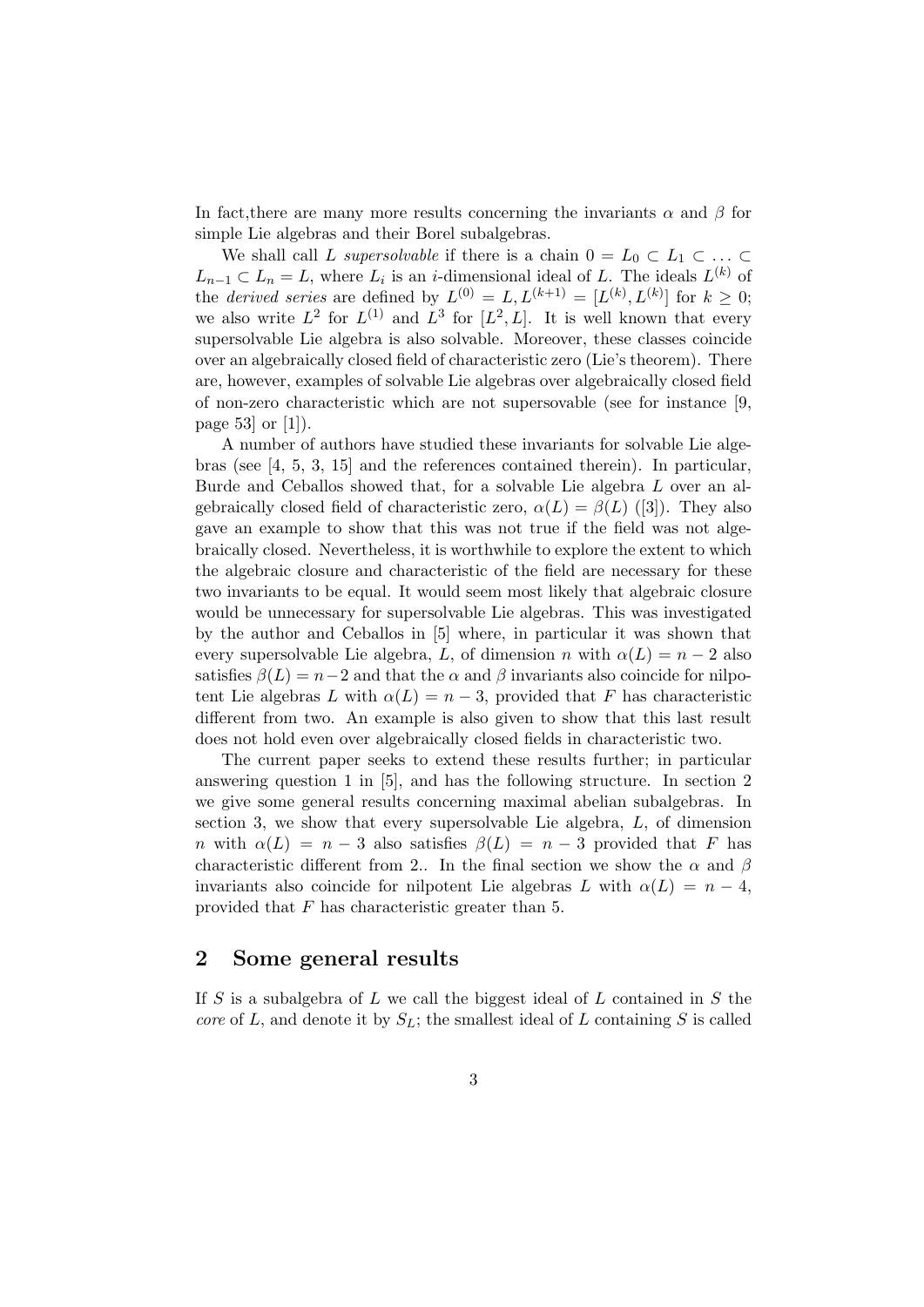the *ideal closure* of S, and is denoted by  $S^L$ . Clearly  $S^L = \sum_{i=0}^{\infty} S(\text{ad } L)$  $\sum$ e *ideal closure* of *S*, and is denoted by  $S^L$ . Clearly  $S^L = \sum_{i=0}^{\infty} S(\text{ad } L)^i$  =  $\sum_{i=0}^r S(\text{ad } L)^i$  for some  $r \in \mathbb{N}$ . We will denote the *centre* of *L* by  $Z(L)$  =  ${x \in L : [x, y] = 0, \forall y \in L}$  and the *centralizer* of a subalgebra A of L by  $C<sub>L</sub>(A) = \{x \in L : [x, A] = 0\}.$  First we give some relationships between  $A<sup>L</sup>$ and  $A_L$  when  $A$  is an abelian subalgebra of  $L$ .

Proposition 2.1 Let L be a Lie algebra over any field F and let A be an abelian subalgebra of L. Then  $A_L \subseteq Z(A^L)$ .

**Proof.** Suppose that  $[A_L, A(\text{ad }L)^k] = 0$  for some  $k \geq 0$ . Then

$$
[A_L, A(\text{ad }L)^{k+1}] = [A_L, [A(\text{ad }L)^k, L]]
$$
  
\n
$$
\subseteq [A(\text{ad }L)^k, [L, A_L]] + [L, [A_L, A(\text{ad }L)^k]]
$$
  
\n
$$
= 0.
$$

Hence  $[A_L, A^L] = 0$  and  $A_L \subseteq Z(A^L)$ .  $\square$ 

**Corollary 2.2** Let  $L$  be a Lie algebra over any field  $F$  and let  $A$  be a maximal abelian subalgebra of L. Then  $A_L = Z(A^L)$ .

**Proof.** This follows immediately, since  $A + Z(A^L)$  is abelian and  $Z(A^L)$  is an ideal of  $L. \Box$ 

Next we show that if  $A$  is an abelian subalgebra which is an ideal of a maximal subalgebra of L then  $A<sup>L</sup>$  is nilpotent. First we need a lemma.

**Lemma 2.3** Let S be a subalgebra of L with  $S^L = \sum_{i=0}^r S(adL)^i$ , and let N be any ideal of L in which S is an ideal. Then  $\sum_{i=0}^k S(ad\,L)^i$  is an ideal of N for all  $k = 0, \ldots, r$ .

**Proof.** Suppose that  $\sum_{i=0}^{k} S(\text{ad } L)^i$  is an ideal of N. Then

$$
\begin{aligned}\n\begin{bmatrix}\n\sum_{i=0}^{k+1} S(\text{ad } L)^i, N \\
\sum_{i=0}^{k+1} S(\text{ad } L)^i, L\n\end{bmatrix}, N\n\end{aligned}\n\leq\n\begin{bmatrix}\n\sum_{i=0}^{k} S(\text{ad } L)^i, L \\
\sum_{i=0}^{k+1} S(\text{ad } L)^i\n\end{bmatrix} + \left[\n\begin{bmatrix}\nN, \sum_{i=0}^{k} S(\text{ad } L)^i\n\end{bmatrix}, L\n\end{bmatrix}\n\leq\n\sum_{i=0}^{k+1} S(\text{ad } L)^i.
$$

Since S is an ideal of N the result follows from a simple induction.  $\Box$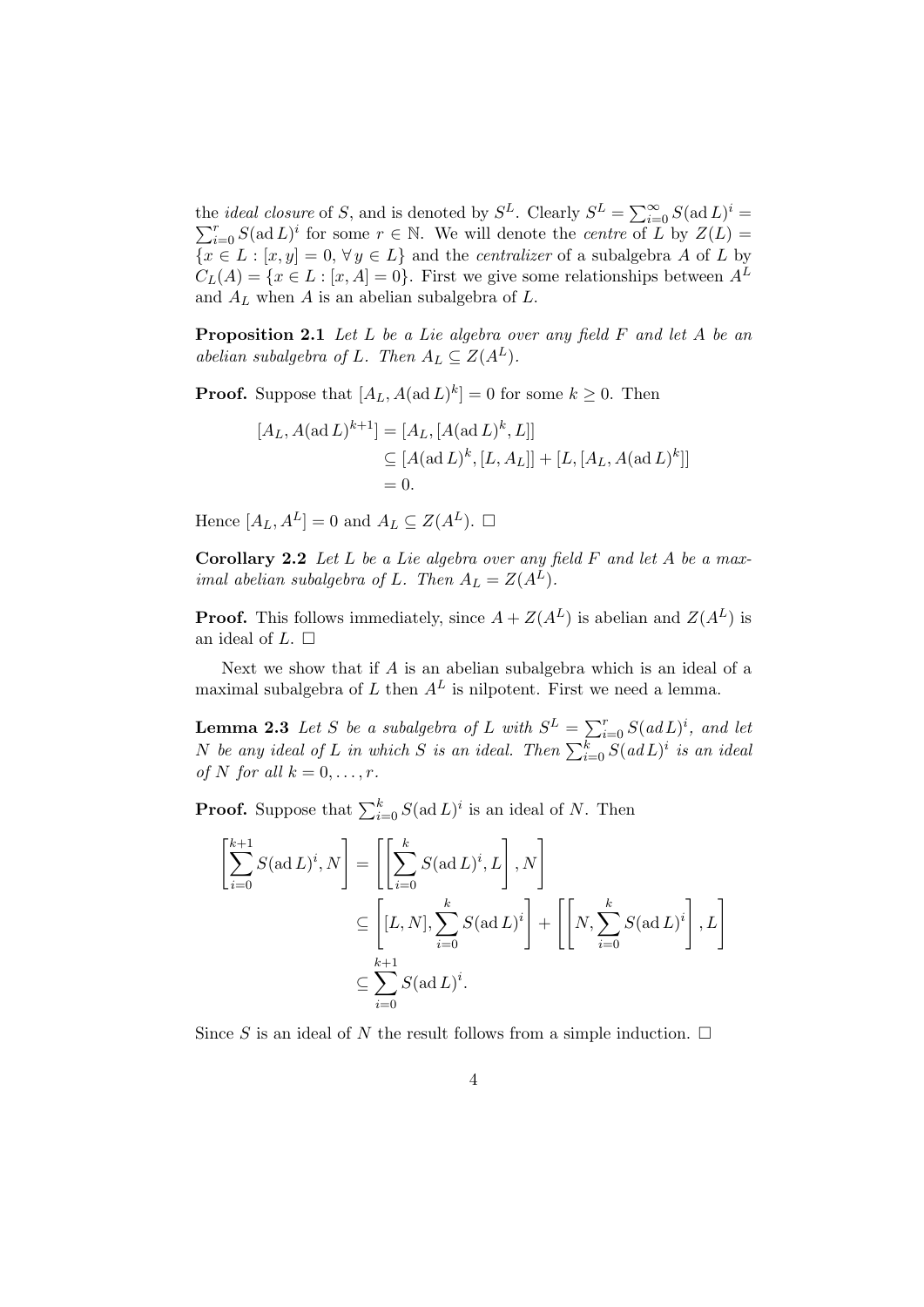**Theorem 2.4** Let  $L$  be a Lie algebra over a field  $F$ , let  $A$  be an abelian subalgebra of L and let N be an ideal of codimension one in L in which A is an ideal. Then

- (i)  $A^L = \sum_{i=0}^r A(adx)^i$  for some  $r \in \mathbb{N}$  and any  $x \in L \setminus N$ ;
- (ii)  $\sum_{i=0}^{k} A(adx)^{i}$  is a nilpotent ideal of N of class  $f(k)$  for  $k = 0, \ldots, r$ , provided that, for  $k \geq 1$ , F has characteristic zero or  $p > f(k-1)+1$ where  $f(k) \leq k(k+1)(2k+1)/6 + 2k$ ; and
- (iii)  $A<sup>L</sup>$  is a nilpotent ideal of L of class  $f(r)$  provided that F has characteristic zero or  $p > f(r-1) + 1$ .

#### Proof.

- (i) It is clear that  $L = N + Fx$  and  $\sum_{i=0}^{r} A(\text{ad }x)^{i} \subseteq A^{L}$ . But  $\sum_{i=0}^{r} A(\text{ad }x)^{i}$ is an ideal of  $N$ , by Lemma 3.1, and so of  $L$ . The reverse inclusion follows.
- (ii) Clearly this is true for  $k = 0$ . Suppose it holds for  $k = m$  and put  $I = \sum_{i=0}^{m} A(\text{ad }x)^i$ . Then  $\sum_{i=0}^{m+1} A(\text{ad }x)^i$  is an ideal of N, by Lemma 3.1. Moreover,  $D = ad x |_{N}$  is a derivation of N, and so

$$
\left(\sum_{i=0}^{m+1} A(\operatorname{ad} x)^i\right)^{f(m+1)+1} = (I + D(I))^{f(m+1)+1} = 0,
$$

provided that F has characteristic zero or  $p > f(m) + 1$ , by [12, Theorem 1].The result follows.

(iii) This is immediate from (ii).



As Maksimenko points out, the bound on  $f(k)$  is rough and increases rapidly:  $f(1) = 3$ ,  $f(2) = 20$  and  $f(3) = 2910$ . So this bound is unlikely to be particularly helpful in proving results.

**Lemma 2.5** Let  $L$  be a Lie algebra over a field  $F$ , let  $A$  be a maximal abelian subalgebra of L and suppose that  $A^L$  is nilpotent and  $(A^L)^{(2)} = 0$ . Then either

(*i*) 
$$
(A^L)^3 = 0
$$
; or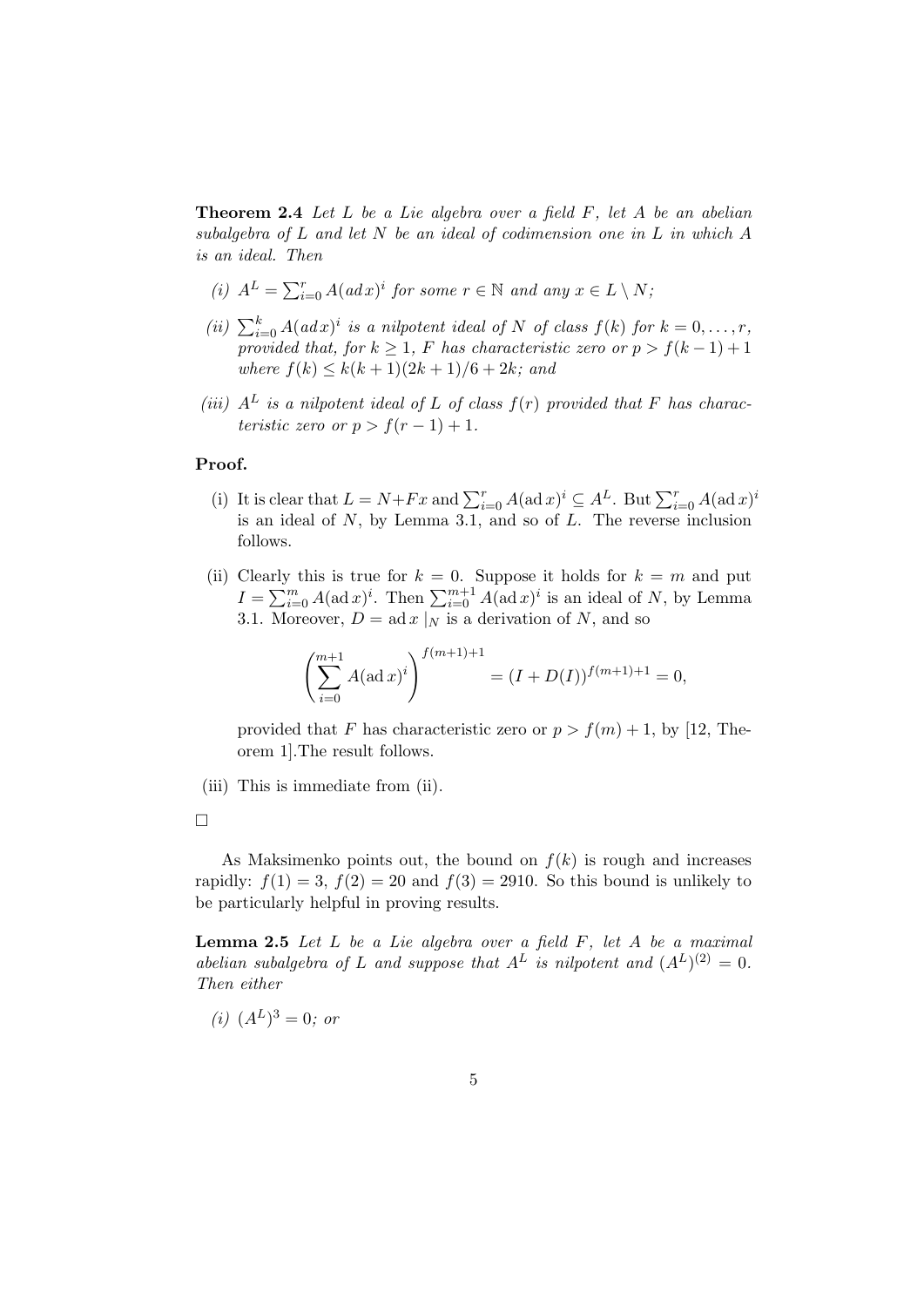(*ii*) dim( $(A^L)^2 + Z(A^L)$ )/ $Z(A^L) \geq 2$ .

**Proof.** First suppose that  $((A<sup>L</sup>)<sup>2</sup> + Z(A<sup>L</sup>)) \cap A = Z(A<sup>L</sup>)$ . Then we have that  $(A^L)^2 \cap A + Z(A^L) = Z(A^L)$  and  $(A^L)^2 \cap A \subseteq Z(A^L)$ . It follows that  $[A^L, A] \subseteq Z(A^L)$ , whence  $[(A^L)^2, A] \subseteq [A^L, [A^L, A]] = 0$  and  $(A^L)^2 + A$  is an abelian subalgebra of L. The maximality of A then yields that  $(A^L)^2 \subseteq A$ , from which  $(A^L)^2 \subseteq A_L = Z(A^L)$  and  $(A^L)^3 = 0$ .

It follows from the above that if (i) does not hold, then  $(A<sup>L</sup>)<sup>2</sup> \nsubseteq A$  and  $((A<sup>L</sup>)<sup>2</sup> + Z(A<sup>L</sup>)) \cap A \neq Z(A<sup>L</sup>)$ , which gives case  $(ii)$ .  $\Box$ 

**Lemma 2.6** Let  $L$  be a supersolvable Lie algebra and let  $A$  be a maximal abelian subalgebra of L for which  $A^L = L$ . Suppose that A is an ideal of a maximal subalgebra M of L. Then  $L = L^2 \dot{+} A$  where  $\dim L^2 = 1$ , and  $\alpha(L) = \dim L - 1 = \beta(L).$ 

**Proof.** We have immediately that  $L = A^L \subseteq L^2 + A$ , so  $L = L^2 + A$ . Let K be a subspace of A which is complementary to  $L^2$  in L. Then K is a subalgebra of  $L = L^2 + K$  and  $L^2$  is complemented in L. It follows from [20, Theorem 3.4] that

$$
\frac{L}{L^{(2)}} = \frac{L^2}{L^{(2)}} + \frac{K + L^{(2)}}{L^{(2)}}
$$
 and  $\frac{K + L^{(2)}}{L^{(2)}}$  is a Cartan subalgebra of  $\frac{L}{L^{(2)}}$ .

As Cartan subalgebras are self-normalising we must have that  $K + L^{(2)} =$  $A + L^{(2)}$  and  $M + A + L^{(2)} = A + L^{(2)}$ , whence  $M \subseteq A + L^{(2)}$ . But now  $L^2$  is nilpotent, so  $\phi(L^2) = L^{(2)} \subseteq \phi(L) \subseteq M$ , by [19, Lemma 4.1], so  $M = A + L^{(2)}$ . Since L is supersolvable, M has codimension one in L and so  $L^{(2)}$  has codimension one in  $L^2$ . Hence  $L^2 = L^{(2)} + Fx = \phi(L^2) + Fx = Fx$ for some  $x \in L$ . Hence  $\dim L^2 = 1$  and  $C_L(L^2)$  is an abelian ideal of codimension one in L. The result follows.  $\Box$ 

We will also need the following result, which is proved in [5, Lemma 2.5].

**Lemma 2.7** Let L be a supersolvable Lie algebra and let A be a maximal abelian ideal of L. Then  $C<sub>L</sub>(A) = A$ .

# 3 Supersolvable Lie algebras of dimension  $n$  with  $\alpha(L) = n - 3$

. In this section we extend [5, Theorem 4.1] to supersolvable Lie algebras, thereby answering Question 1 in that paper. First we need the following Lemma which will be used several times.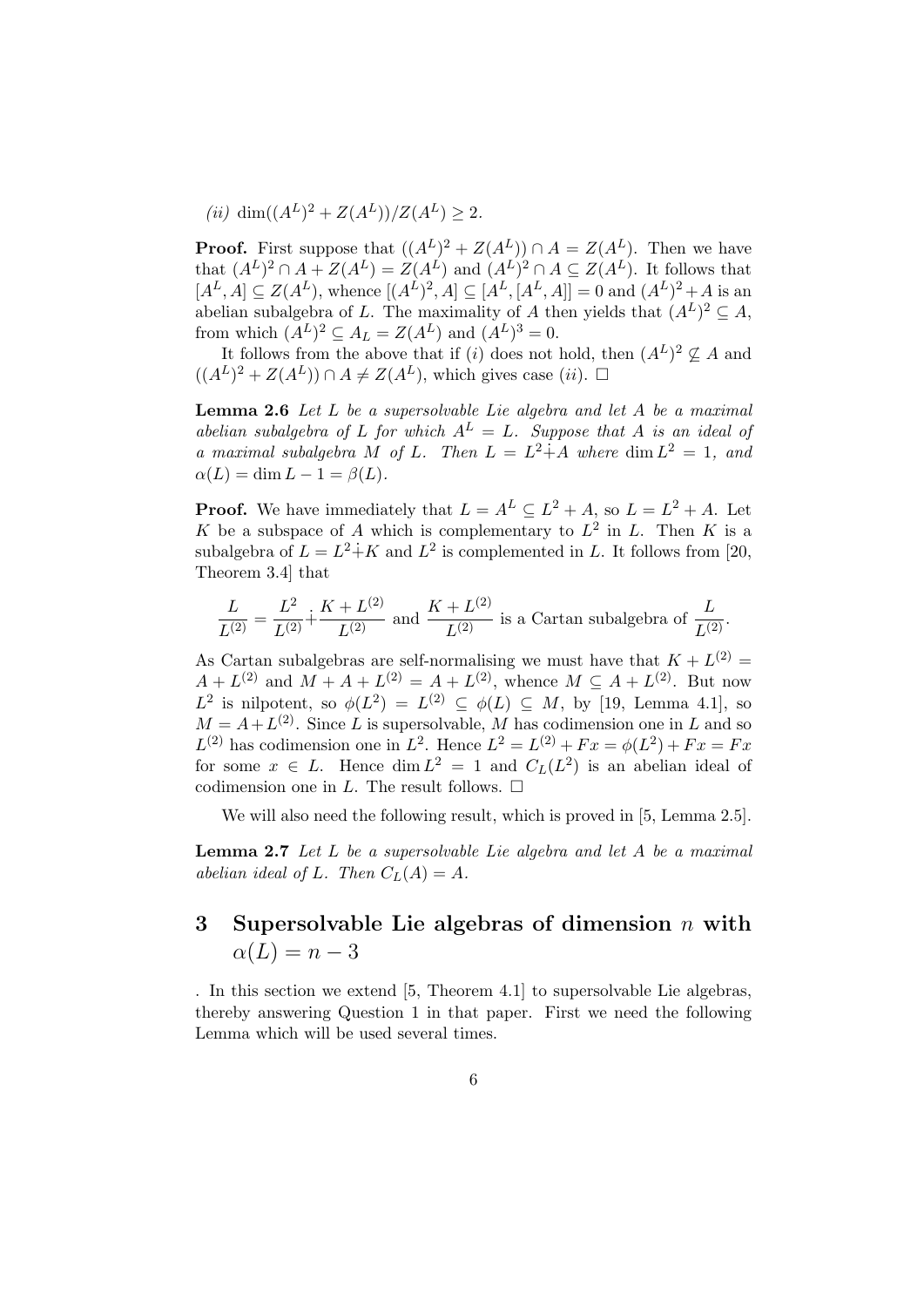**Lemma 3.1** Let  $L$  be a supersolvable algebra over a field  $F$  with an abelian subalgebra A of maximal dimension. Let  $A^L = Fe_2 + \ldots + Fe_m + Z(A^L)$  $(m \geq 2)$ . Suppose that  $\dim(A^L)^2 = r \leq m-2$ . Then there exists an abelian ideal B of L of dimension dim  $Z(A^L) + 1$  with  $B \subseteq A^L$ . Moreover, if B is a maximal abelian ideal of L, then, for each set  $\{e_{i_1}, \ldots, e_{i_{r+1}}\}$  of  $r+1$ distinct elements of  $\{e_2, \ldots, e_m\}$  there exist  $\lambda_{i_1}, \ldots, \lambda_{i_{r+1}} \in F$ , not all zero, such that

$$
B = Z(A^L) + \sum_{j=1}^{r+1} \lambda_{i_j} e_{i_j}.
$$

**Proof.** The ideal B exists because L is supersolvable and so there is a onedimensional ideal  $B/Z(A^L)$  of  $L/Z(A^L)$  with  $B \subseteq A^L$ . Put  $B = Fb + Z(A^L)$ . Then  $[e_{i_1}, b], \ldots, [e_{i_{r+1}}, b]$  are linearly dependent, since  $\dim(A^L)^2 = r$ . Hence there there exist  $\lambda_{i_1}, \ldots, \lambda_{i_{r+1}} \in F$ , not all zero, such that

$$
\sum_{j=2}^{r+1} \lambda_{i_j}[e_{i_j},b] = 0.
$$

If B is a maximal abelian ideal of L then  $\sum_{j=2}^{r+1} \lambda_{i_j} e_{i_j} \in C_L(B) = B$ , by Lemma 2.7.  $\Box$ 

Theorem 3.2 Let L be a supersolvable Lie algebra over a field of characteristic different from 2 with an abelian subalgebra A of maximal dimension. Suppose that  $\alpha(L) = \dim A^L - 2$ , and that A is an ideal of a maximal ideal N of L. Then  $\beta(L) = \dim A^L - 2$ .

**Proof.** Case A: Assume first that  $A^L = Fe_2 + Fe_3 + A$  where  $e_3 = [e_1, e_4]$ ,  $e_2 = [e_1, e_3]$ . By replacing  $e_j$  by  $e_j - \alpha_{j2}e_3 - \alpha_{j3}e_4$  we can assume that  $[e_1, e_j] = \sum_{i=1}^n \alpha_{ji} e_i$  for  $5 \leq j \leq n$ . In particular, this holds if  $A + [A, e_1]$  is a subalgebra of codimension one in  $A<sup>L</sup>$ , and  $A<sup>L</sup> = A + [A, e<sub>1</sub>] + [[A, e<sub>1</sub>], e<sub>1</sub>].$ Then

$$
[e_3, e_j] = [[e_1, e_4], e_j] = -[[e_4, e_j], e_1] - [[e_j, e_1], e_4] = 0 \text{ for } j \ge 5 \tag{1}
$$

Also

$$
[e_2, e_j] = [[e_1, e_3], e_j] = -[[e_3, e_j], e_1] - [[e_j, e_1], e_3]
$$
  
=  $\alpha_{j4}[e_4, e_3]$  for  $j \ge 5$ . (2)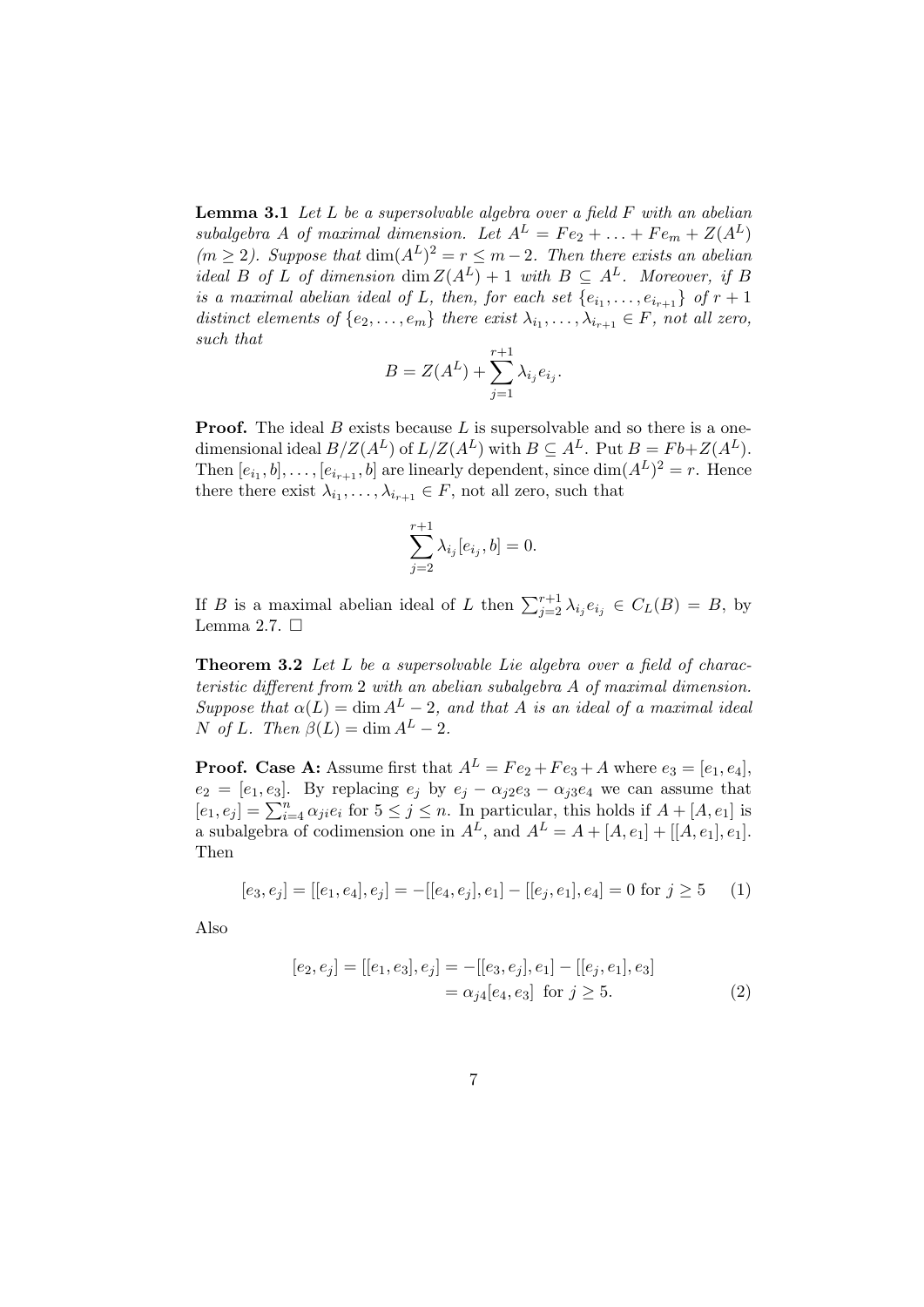If  $\alpha_{k4} \neq 0$  for some  $k \geq 5$ , interchange  $e_5$  and  $e_k$  and then replace  $e_j$  by  $\alpha_{54}e_j - \alpha_{j4}e_5$  for  $j \geq 6$ . Then

$$
[e_2, e_j] = 0 \text{ for } j \ge 6 \tag{3}
$$

$$
[e_3, e_j] = 0 \text{ for } j \ge 5. \tag{4}
$$

Hence dim  $Z(A^L) \ge \dim A^L - 4$ . Now

$$
[e_1, [e_3, e_4]] = -[e_3, [e_4, e_1]] - [e_4, [e_1, e_3]] = [e_2, e_4],
$$
 and  $[e_1, [e_2, e_5]] = -[e_2, [e_5, e_1]] - [e_5, [e_1, e_2]]$  (5)

$$
= \alpha_{54}[e_2, e_4] + \alpha_{55}[e_2, e_5] + \alpha_{22}[e_2, e_5]. \tag{6}
$$

But  $[e_2, e_5] = \alpha_{54}[e_4, e_3]$ , so (2), (5) and (6) yield

$$
2\alpha_{54}[e_2, e_4] = (\alpha_{55} + \alpha_{22})[e_5, e_2] = \alpha_{54}(\alpha_{55} + \alpha_{22})[e_3, e_4].
$$
 (7)

If  $\alpha_{54} = 0$  we have that  $[e_2, e_5] = 0$ , so  $\dim Z(A^L) \ge \dim A^L - 3$  and Lemma 3.1 implies that  $\beta(L) = \dim A^L - 2$ .

So suppose that  $\alpha_{54} \neq 0$ . Then  $(A^L)^2$  is spanned by  $[e_2, e_3]$  and  $[e_3, e_4]$ , whence  $\dim(A^L)^2 \leq 2$ . Lemma 3.1 implies that there is an abelian ideal B of L of dimension dim  $A^L - 3$  inside  $A^L$  and  $B = \lambda_3 e_3 + \lambda_4 e_4 + \lambda_5 e_5 + Z(A^L) =$  $\mu_2e_2 + \mu_4e_4 + \mu_5e_5 + Z(A^L)$  for some  $\lambda_3, \lambda, \lambda_5, \mu_2, \mu_4, \mu_5 \in F$  and where not all of the  $\lambda's$  or  $\mu's$  are zero. Thus  $\lambda_3 = \mu_2 = 0$  and  $B \subseteq A$ . If B is a maximal abelian ideal of L we have  $e_4, e_5 \in C_L(B) = B$ , a contradiction. Hence  $\beta(L) = \dim A^L - 2$ .

**Case B** Suppose now that  $A^L = A + [A, e_1]$ ; we can assume that  $A^L =$  $Fe<sub>2</sub> + Fe<sub>3</sub> + A$  where  $e<sub>2</sub> = [e<sub>1</sub>, e<sub>4</sub>], e<sub>3</sub> = [e<sub>1</sub>, e<sub>5</sub>].$  Again, by replacing  $e<sub>j</sub>$  by  $e_j - \alpha_{j2}e_4 - \alpha_{j3}e_5$ , we can assume that  $[e_1, e_j] = \sum_{i=4}^n \alpha_{ji}e_i$  for  $6 \leq j \leq n$ . Then,

$$
[e_2, e_j] = [[e_1, e_4], e_j] = -[[e_4, e_j], e_1] - [[e_j, e_1], e_4] = 0 \text{ for } j \ge 6,
$$
 (8)

$$
[e_2, e_5] = [e_3, e_4] \text{ and } (9)
$$

$$
[e_3, e_j] = [[e_1, e_5], e_j] = -[[e_5, e_j], e_1] - [[e_j, e_1], e_5] = 0 \text{ for } j \ge 6. \tag{10}
$$

Hence dim  $Z(A^L) \geq 4$ .

If  $\alpha_{32} \neq 0$  then replace  $e_2$  by  $[e_1, e_3]$  and we are in Case A. Similarly, if  $\alpha_{23} \neq 0$  then replace  $e_3$  by  $[e_1, e_2]$  and we are in Case A again. So we can assume that  $\alpha_{23} = \alpha_{32} = 0$ . Now

$$
[e_1, [e_2, e_5]] = -[e_2, [e_5, e_1]] - [e_5, [e_1, e_2]]
$$
  
= 
$$
[e_2, e_3] + \alpha_{22} [e_2, e_5]
$$
 (11)

$$
[e_1, [e_3, e_4]] = -[e_3, [e_4, e_1]] - [e_4, [e_1, e_3]]
$$
  
= 
$$
[e_3, e_2] + \alpha_{33}[e_3, e_4]
$$
 (12)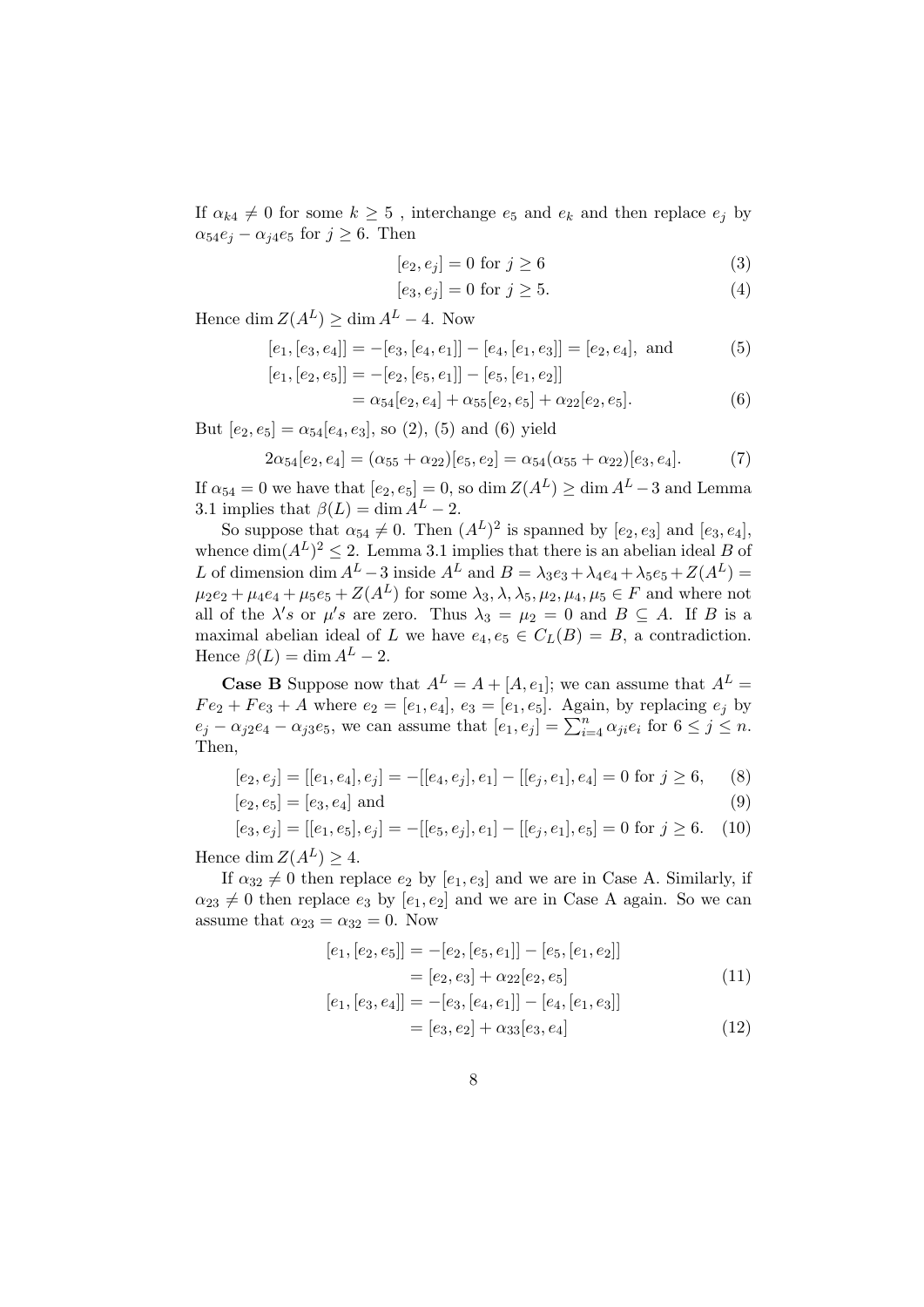Then  $(9)$ ,  $(11)$  and  $(12)$  imply that

$$
2[e_2, e_3] = \alpha_{33}[e_3, e_4] - \alpha_{22}[e_2, e_5] = (\alpha_{33} - \alpha_{22})[e_3, e_4]
$$
(13)

Now,

$$
[e_1,[e_2,e_3]] = -[e_2,[e_3,e_1]] - [e_3,[e_1,e_2]]
$$
  
=  $(\alpha_{22} + \alpha_{33})[e_2,e_3] + (\alpha_{35} - \alpha_{24})[e_3,e_4] + \alpha_{34}[e_2,e_4]$   
+  $\alpha_{25}[e_5,e_3]$  (14)

Then  $(13)$ , $(14)$  imply that

$$
2(\alpha_{22} + \alpha_{33})[e_2, e_3] + 2(\alpha_{35} - \alpha_{24})[e_3, e_4] + 2\alpha_{34}[e_2, e_4] + 2\alpha_{25}[e_5, e_3]
$$
  
=  $(\alpha_{33} - \alpha_{22})[e_3, e_2] + \alpha_{33}(\alpha_{33} - \alpha_{22})[e_3, e_4]$  (15)

which yields

$$
((\alpha_{33}^2 - \alpha_{22}^2) + 4(\alpha_{35} - \alpha_{24}))[e_3, e_4] + 4\alpha_{34}[e_2, e_4] + 4\alpha_{25}[e_5, e_3] = 0. \quad (16)
$$

If at least one of the coefficients in (16) is non-zero, then  $\dim(A^L)^2 \leq 2$  and we can argue as in the last paragraph before Case B.

So suppose that all of the coefficients in (16) are all zero; that is,

$$
\alpha_{34} = 0, \qquad \alpha_{25} = 0, \qquad \alpha_{33}^2 + 4\alpha_{35} = \alpha_{22}^2 + 4\alpha_{24}.
$$
 (17)

Using Lemma 3.1 there is an abelian ideal  $B = \sum_{i=2}^{5} \lambda_i e_i + Z(A^L)$  where not all of the  $\lambda's$  are zero. Now

$$
[e_1, \lambda_2 e_2 + \lambda_3 e_3 + \lambda_4 e_4 + \lambda_5 e_5]
$$
  
=  $\lambda_2 (\alpha_{22} e_2 + \alpha_{24} e_4) + \lambda_3 (\alpha_{33} e_3 + \alpha_{35} e_5) + \lambda_4 e_2 + \lambda_5 e_3$   
=  $k(\lambda_2 e_2 + \lambda_3 e_3 + \lambda_4 e_4 + \lambda_5 e_5 + z)$ 

for some  $k \in F$ ,  $z \in Z(A^L)$ . This yields

$$
\lambda_2 \alpha_{22} + \lambda_4 = k \lambda_2 \tag{18}
$$

$$
\lambda_3 \alpha_{33} + \lambda_5 = k \lambda_3 \tag{19}
$$

$$
\lambda_2 \alpha_{24} = k \lambda_4 \tag{20}
$$

$$
\lambda_3 \alpha_{35} = k \lambda_5 \tag{21}
$$

Substituting (20) into  $k \times (18)$  gives  $\lambda_2(k^2 - \alpha_{22}k - \alpha_{24}) = 0$ . Similarly, substituting (21) into  $k \times (19)$  gives  $\lambda_3(k^2 - \alpha_{33}k - \alpha_{35}) = 0$ . If  $\lambda_2 = 0$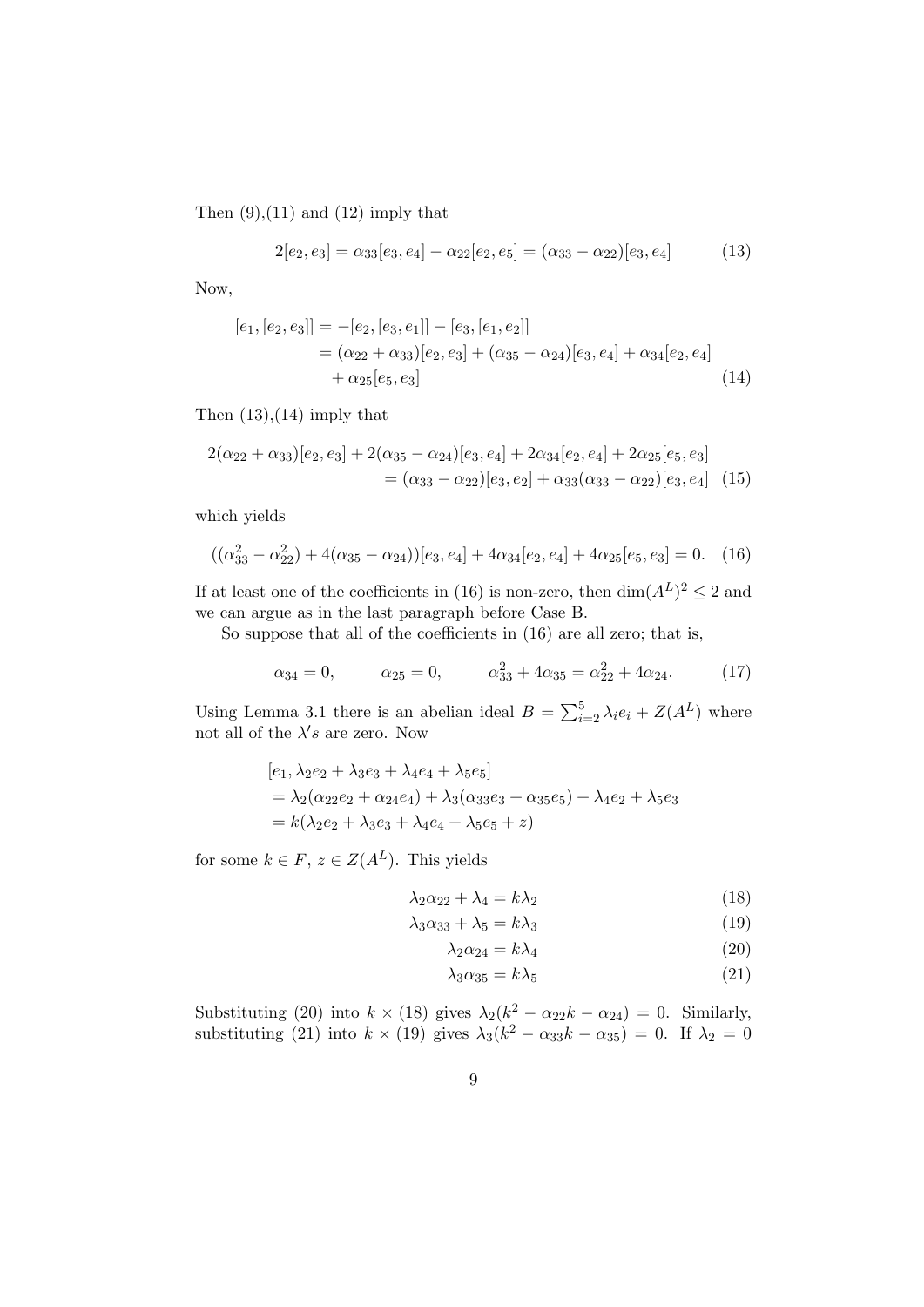then  $\lambda_4 = 0$  and  $B = \lambda_3 e_3 + \lambda_5 e_5 + Z(A^L)$ . We must have  $\lambda_3 \neq 0$ , since, otherwise,  $\lambda_5 = 0$  also. If  $\lambda_5 \neq 0$  then  $\lambda_3e_3 - \lambda_5e_5 \in C_L(B)$ , so B is not a maximal abelian ideal of L and  $\beta(L) = \dim A^L - 2$ . If  $\lambda_5 = 0$ , then  $B = Fe_3 + Z(A^L)$  and (13) implies that  $2e_2 + (\alpha_{33} - \alpha_{22})e_4 \in C_L(B)$  and so  $B$  is not maximal again.

So assume that  $\lambda_2 \neq 0$ . Similarly we can assume that  $\lambda_3 \neq 0$ . Thus

$$
k = \frac{\alpha_{22} \pm \sqrt{\alpha_{22}^2 + 4\alpha_{24}}}{2} = \frac{\alpha_{33} \pm \sqrt{\alpha_{33}^2 + 4\alpha_{35}}}{2}.
$$
 (22)

But now (17) implies that  $\alpha_{22} = \alpha_{33}$  and  $\alpha_{24} = \alpha_{35}$ . Also, (18), (19) give  $\lambda_4 = \mu \lambda_2$  and  $\lambda_5 = \mu \lambda_3$ , where  $\mu = k - \alpha_{22}$ , so

$$
B = \lambda_2 (e_2 + \mu e_4) + \lambda_3 (e_3 + \mu e_5).
$$

But now  $(e_2 + \mu e_4)$ ,  $(e_3 + \mu e_5) \in C_L(B)$  by (9) and (13). It follows that B cannot be a maximal abelian ideal of L, completing the proof.  $\Box$ 

Corollary 3.3 Let L be a supersolvable Lie algebra of dimension n, over a field F of characteristic different from 2, with  $\alpha(L) = n - 3$ . Then  $\beta(L) =$  $n-3$ .

**Proof.** Let A be an abelian subalgebra of L with dim  $A = n - 3$ . Then  $A<sup>L</sup> \neq L$  by Lemma 2.6. Let N be a maximal subalgebra of L containing  $A<sup>L</sup>$ . We can suppose that A is an ideal of N, by [5, Corollary 3.6]. If  $A^L \neq N$ , then A has codimension one in  $A<sup>L</sup>$  and the result is given by [5, Corollary 3.2]. So suppose now that  $N = A^L$ . Then  $\alpha(L) = \dim A^L - 2$  and the result is given by Theorem 3.2.  $\Box$ 

# 4 Nilpotent Lie algebras of dimension n with  $\alpha(L) =$  $n-4$

Here we show that when L is nilpotent and  $\alpha(L) = n - 4$  then  $\beta(L) = n - 4$ provided that F has characteristic different from 2, 3 and 5.

**Theorem 4.1** Let L be a nilpotent Lie algebra of dimension n over a field  $F$ of characteristic different from 2, 3, 5 with  $\alpha(L) = n-4$ . Then  $\beta(L) = n-4$ also.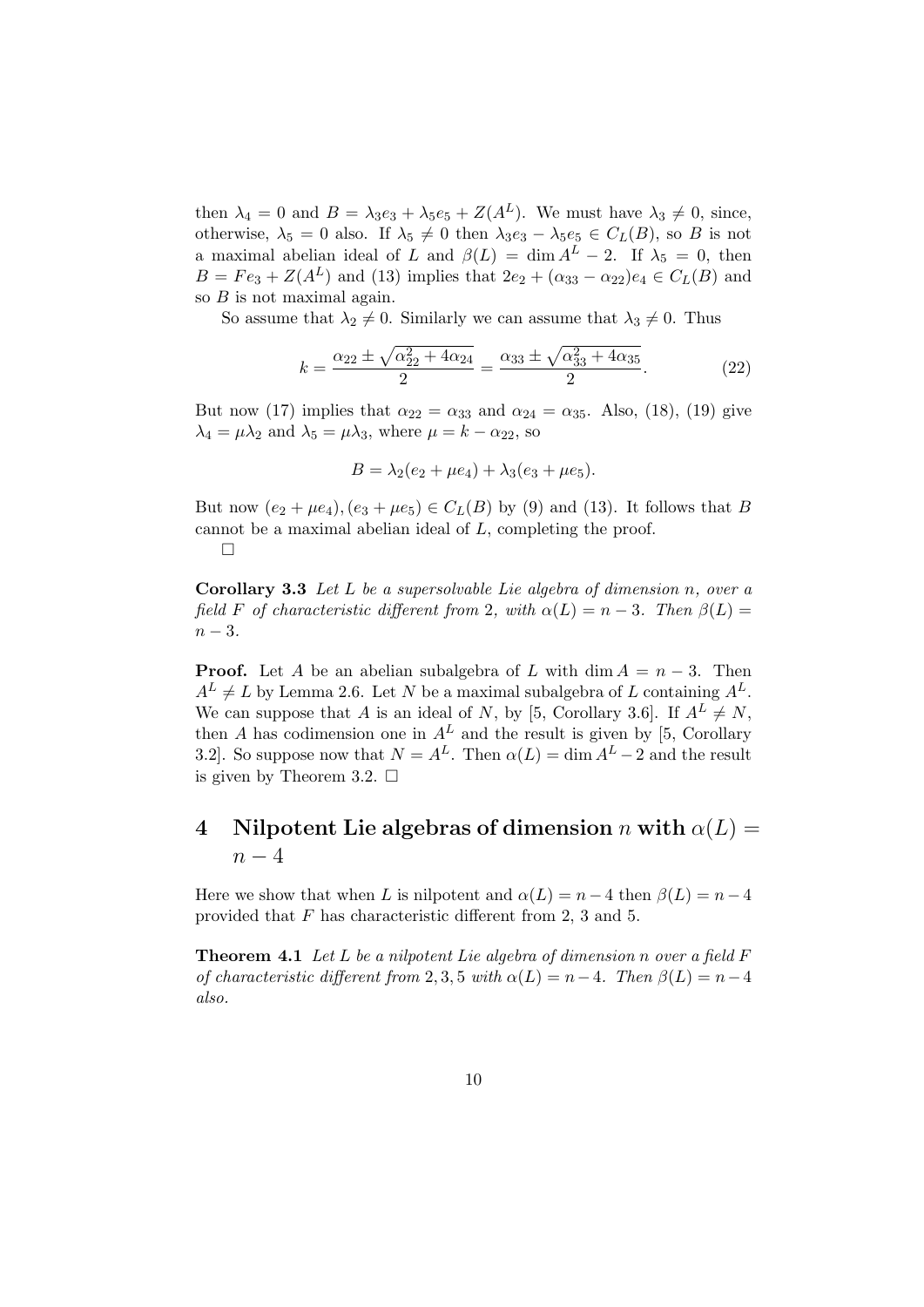**Proof.** Let A be an abelian subalgebra of L with dim  $A = n-4$ , let N be a maximal subalgebra of  $L$  containing  $A$  and suppose that  $A$  is not an ideal of L. Then N is an ideal of L and A is an abelian subalgebra of N of maximal dimension and codimension 3 in  $N$ . By Theorem 3.2 we can assume  $A$  is an ideal of N. Furthermore, we can assume that  $N = A<sup>L</sup>$ , so that  $Z(N) = A<sub>L</sub>$ . Let  $e_5, \ldots, e_n$  be a basis for A, and let  $L = Fe_1 + N$ . We consider three cases.

**Case A:** Suppose first that  $N = Fe_2 + Fe_3 + Fe_4 + A$  where  $e_4 = [e_1, e_5]$ ,  $e_3 = [e_1, e_4], e_2 = [e_1, e_3].$  In particular, this is the case if  $A + [A, e_1]$  is a subalgebra of codimension two in N, so that  $N = A + [A, e_1] + [[A, e_1], e_1] +$ [[[A, e<sub>1</sub>], e<sub>1</sub>]. Relpacing  $e_j$  by  $e_j - \alpha_{j2}e_3 - \alpha_{j3}e_4 - \alpha_{j4}e_5$  we can assume that  $[e_1, e_j] = \sum_{i=5}^n \alpha_{ji} e_i$  for  $j \ge 6$ . Then

$$
[e_4, e_j] = [[e_1, e_5], e_j] = -[[e_5, e_j]e_1] - [[e_j, e_1], e_5]
$$
  
= 0 for  $j \ge 6$ . (23)

Also

$$
[e_3, e_j] = [[e_1, e_4], e_j] = -[[e_4, e_j], e_1] - [[e_j, e_1], e_4]
$$
  
=  $\alpha_{j5}[e_5, e_4]$  for  $j \ge 6$  (24)

If  $\alpha_{k5} \neq 0$  for some  $k \geq 6$ , interchange  $e_6$  and  $e_k$  and then replace  $e_j$  by  $\alpha_{65}e_j - \alpha_{j5}e_6$  for  $j \geq 7$ , so we can assume that

$$
[e_3, e_j] = [e_4, e_j] = 0
$$
 and  $\alpha_{j5} = 0$  for  $j \ge 7$  (25)

Moreover,

$$
[e_2, e_j] = [[e_1, e_3], e_j] = -[[e_3, e_j], e_1] - [[e_j, e_1], e_3]
$$
  
=  $\alpha_{j6}[e_6, e_3]$  for  $j \ge 7$  (26)

If  $\alpha_{k6} \neq 0$  for some  $k \geq 7$ , interchange  $e_7$  and  $e_k$  and then replace  $e_j$  by  $\alpha_{76}e_j - \alpha_{j6}e_7$  for  $j \geq 7$ , so we can assume that

$$
[e_2, e_j] = 0
$$
 and  $\alpha_{j6} = 0$  for  $j \ge 8$ , (27)

as before.

Now

$$
[e_1, [e_3, e_6]] = -[e_3, [e_6, e_1]] - [e_6, [e_1, e_3]]
$$
  
\n
$$
= \alpha_{65}[e_3, e_5] + \alpha_{66}[e_3, e_6] + [e_2, e_6]
$$
  
\n
$$
[e_1, [e_5, e_4]] = -[e_5, [e_4, e_1]] - [e_4, [e_1, e_5]] = [e_5, e_3],
$$
 so  
\n
$$
[e_2, e_6] = 2\alpha_{65}[e_5, e_3] + \alpha_{66}[e_6, e_3] \text{ from (24)}
$$
 (28)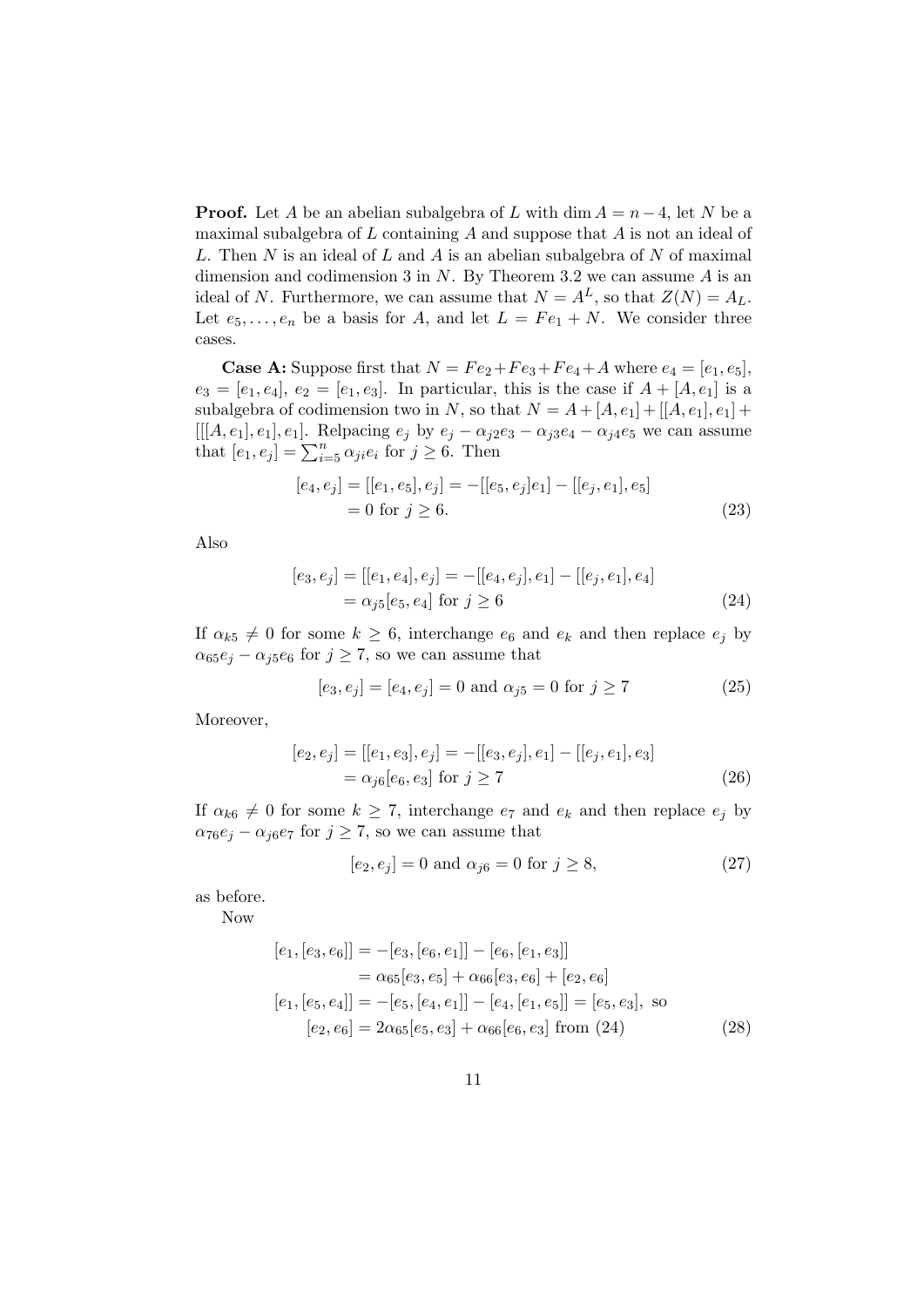Moreover

$$
[e_1, [e_2, e_6]] = -[e_2, [e_6, e_1]] - [e_6, [e_1, e_2]]
$$
  
\n
$$
= \alpha_{65}[e_2, e_5] + \alpha_{66}[e_2, e_6] + \alpha_{67}[e_2, e_7] + \alpha_{22}[e_2, e_6]
$$
  
\n
$$
+ \alpha_{23}[e_3, e_6]
$$
  
\n
$$
[e_1, [e_5, e_3]] = -[e_5, [e_3, e_1]] - [e_3, [e_1, e_5]]
$$
  
\n
$$
= [e_5, e_2] + [e_4, e_3] \text{ so}
$$
  
\n
$$
2\alpha_{65}[e_3, e_4] = 2\alpha_{65}[e_5, e_2] - \alpha_{66}(\alpha_{65}[e_3, e_5] + \alpha_{66}[e_3, e_6] + [e_2, e_6])
$$
  
\n
$$
+ \alpha_{65}[e_5, e_2] + \alpha_{66}[e_6, e_2] + \alpha_{67}[e_7, e_2] + \alpha_{22}[e_6, e_2]
$$
  
\n
$$
+ \alpha_{23}[e_6, e_3]
$$
  
\n
$$
= 3\alpha_{65}[e_5, e_2] + \alpha_{66}\alpha_{65}[e_5, e_3] + (\alpha_{66}^2 + \alpha_{23})[e_6, e_3]
$$
  
\n
$$
+ (2\alpha_{66} + \alpha_{22})[e_6, e_2] + \alpha_{67}[e_7, e_2]
$$
 (29)

If  $\alpha_{65} = 0$  we have that  $\sum_{i=6}^{n} Fe_i$  is an ideal of L and so is contained in  $Z(N)$ . But now L has an abelian ideal of dimension dim  $N-3$ . So assume that  $\alpha_{65} \neq 0$ . Then equations (24), (25), (26), (27), (28) and (29) imply that  $N^2$  is spanned by  $[e_2, e_3]$ ,  $[e_2, e_4]$ ,  $[e_2, e_5]$ ,  $[e_3, e_5]$  and  $[e_4, e_5]$ , and so has dimension at most five.

**Case A1** Suppose that  $e_7 \in Z(N)$ , so that  $\dim(N/Z(N) \leq 5$ . Then  $4 \geq$  $\dim([L, N] + Z(N)) \geq 3$ , since  $e_2, e_3, e_4 \in [L, N] + Z(N)$ . (i) Suppose first that dim( $[L, N] + Z(N) = 3$ , so  $\alpha_{25} = \alpha_{26} = \alpha_{45} = \alpha_{46} = 0$ . Then  $[e_1, e_2] \in [L, [L, [L, [L, N]]]] + Z(N) = 0$ , so  $\alpha_{22} = \alpha_{23} = \alpha_{24} = 0$  and  $Fe<sub>2</sub> + Z(N)$  is an abelian ideal of dimension dim  $N - 4$ . Then

$$
[e_1, [e_2, e_3]] = -[e_2, [e_3, e_1]] - [e_3, [e_1, e_2]] = 0
$$
  
\n
$$
[e_1, [e_2, e_4]] = -[e_2, [e_4, e_1]] - [e_4, [e_1, e_2]]
$$
  
\n
$$
= [e_2, e_3]
$$
  
\n
$$
[e_1, [e_2, e_5]] = -[e_2, [e_5, e_1]] - [e_5, [e_1, e_2]]
$$
  
\n
$$
= [e_2, e_4]
$$
  
\n
$$
[e_1, [e_2, e_6]] = -[e_2, [e_6, e_1]] - [e_6, [e_1, e_2]]
$$
  
\n
$$
= \alpha_{65}[e_2, e_5] + \alpha_{66}[e_2, e_6]
$$

Hence,  $F[e_2, e_3] + F[e_2, e_4] + F[e_2, e_5] + F[e_2, e_6]$  is an ideal of L of dimension at most 4. It follows that

$$
0 = [e1, [e1, [e1, [e1, [e2, e6]]]]]
$$
  
=  $\alpha_{66}\alpha_{65}[e_2, e_3] + \alpha_{66}^2\alpha_{65}[e_2, e_4] + \alpha_{66}^3\alpha_{65}[e_2, e_5] + \alpha_{66}^4[e_2, e_6]$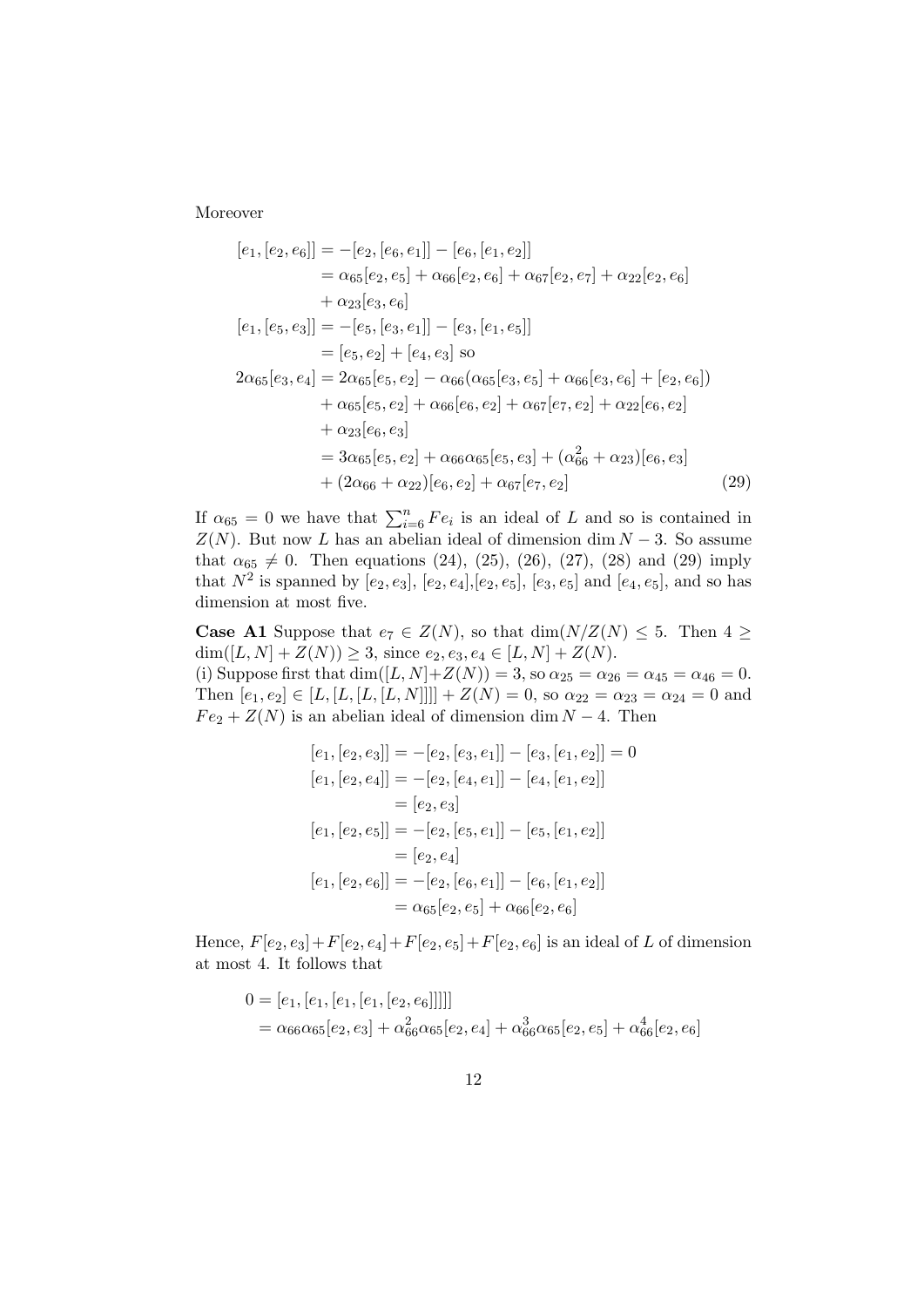If  $\alpha_{66} \neq 0$  we have that  $\alpha_{65}e_3 + \alpha_{66}\alpha_{65}e_4 + \alpha_{66}^2\alpha_{65}e_5 + \alpha_{66}^3e_6 \in C_L(Fe_2 +$  $Z(N)$ ) and L has an abelian ideal of dimension dim  $N-3$ .

So suppose that  $\alpha_{66} = 0$ . Then (29) gives  $2\alpha_{65}[e_3, e_4] = 3\alpha_{65}[e_5, e_2]$ . Multiplying both sides by  $e_1$  then yields  $2\alpha_{65}[e_2, e_4] = 3\alpha_{65}[e_4, e_2]$ , whence  $5\alpha_{65}[e_2, e_4] = 0$ . If  $\alpha_{65} = 0$  there is an ideal of dimension dim  $N-3$ , as in the paragraph immediately preceeding Case A1. If  $\alpha_{65} \neq 0$  then  $e_4 \in$  $C_L(Fe_2 + Z(N))$  and again L has an abelian ideal of dimension dim  $N - 3$ . (ii) So suppose that  $\dim([L, N] + Z(N)) = 4$ . Then there is an  $n_1 \in N$ such that  $N = Fn_1 + Fn_2 + Fn_3 + Fn_4 + Fn_5 + Z(N)$  where  $n_2 = [e_1, n_1]$ ,  $n_3 = [e_1, n_2], n_4 = [e_1, n_3], n_5 = [e_1, n_4]$  and  $[e_1, n_5] \in Z(N)$ . Now

$$
[e_1, [n_1, n_2]] = -[n_1, [n_2, e_1]] - [n_2, [e_1, n_1]] = [n_1, n_3]
$$
  
\n
$$
[e_1, [n_1, n_3]] = -[n_1, [n_3, e_1]] - [n_3, [e_1, n_1]] = [n_1, n_4] + [n_2, n_3]
$$
  
\n
$$
[e_1, [n_1, n_4]] = -[n_1, [n_4, e_1]] - [n_4, [e_1, n_1]] = [n_1, n_5] + [n_2, n_4]
$$
  
\n
$$
[e_1, [n_2, n_3]] = -[n_2, [n_3, e_1]] - [n_3, [e_1, n_2]] = [n_2, n_4]
$$
  
\n
$$
[e_1, [n_1, n_5]] = -[n_1, [n_5, e_1]] - [n_5, [e_1, n_1]] = [n_2, n_5] + [n_3, n_4]
$$
  
\n
$$
[e_1, [n_2, n_5]] = -[n_2, [n_4, e_1]] - [n_5, [e_1, n_2]] = [n_3, n_5]
$$
  
\n
$$
[e_1, [n_3, n_4]] = -[n_3, [n_4, e_1]] - [n_4, [e_1, n_3]] = [n_3, n_5]
$$

Since dim  $N^2 \leq 5$ ,

$$
0 = [e_1, [e_1, [e_1, [e_1, [e_1, [n_1, n_2]]]]]] = 5[n_3, n_5]
$$

Clearly  $Fn_5 + Z(N)$  is an abelian ideal of L and  $n_3 \in C_L(Fn_5 + Z(N))$ , so L has an abelian ideal of dimension dim  $N-3$ .

**Case A2** If  $\alpha_{76} = 0$  we are in Case A1. So suppose that  $\alpha_{76} \neq 0$ . Then  $[e_2, e_7] = \alpha_{76}[e_6, e_3]$  Multiplying both sides of this by  $e_1$  gives

$$
[e_1, [e_2, e_7]] = -[e_2, [e_7, e_1]] - [e_7, [e_1, e_2]]
$$
  
\n
$$
= \alpha_{76}[e_2, e_6] + \alpha_{77}[e_2, e_7] + \alpha_{22}[e_2, e_7]
$$
  
\n
$$
= 2\alpha_{76}\alpha_{65}[e_5, e_3] + (\alpha_{66} + \alpha_{77} + \alpha_{22})\alpha_{76}[e_6, e_3] \text{ by (28)}
$$
  
\n
$$
= \alpha_{76}[e_1, [e_6, e_3]]
$$
  
\n
$$
= \alpha_{76}\alpha_{65}[e_5, e_3] + \alpha_{76}\alpha_{66}[e_6, e_3] + \alpha_{76}[e_6, e_2]
$$
  
\n
$$
= \alpha_{76}\alpha_{65}[e_5, e_3] + \alpha_{76}\alpha_{66}[e_6, e_3] + 2\alpha_{76}\alpha_{65}[e_3, e_5] + \alpha_{76}\alpha_{66}[e_3, e_6]
$$
  
\n
$$
= \alpha_{76}\alpha_{65}[e_3, e_5]
$$

Hence

$$
3\alpha_{65}[e_5,e_3] = (\alpha_{66} + \alpha_{77} + \alpha_{22})[e_3,e_6].
$$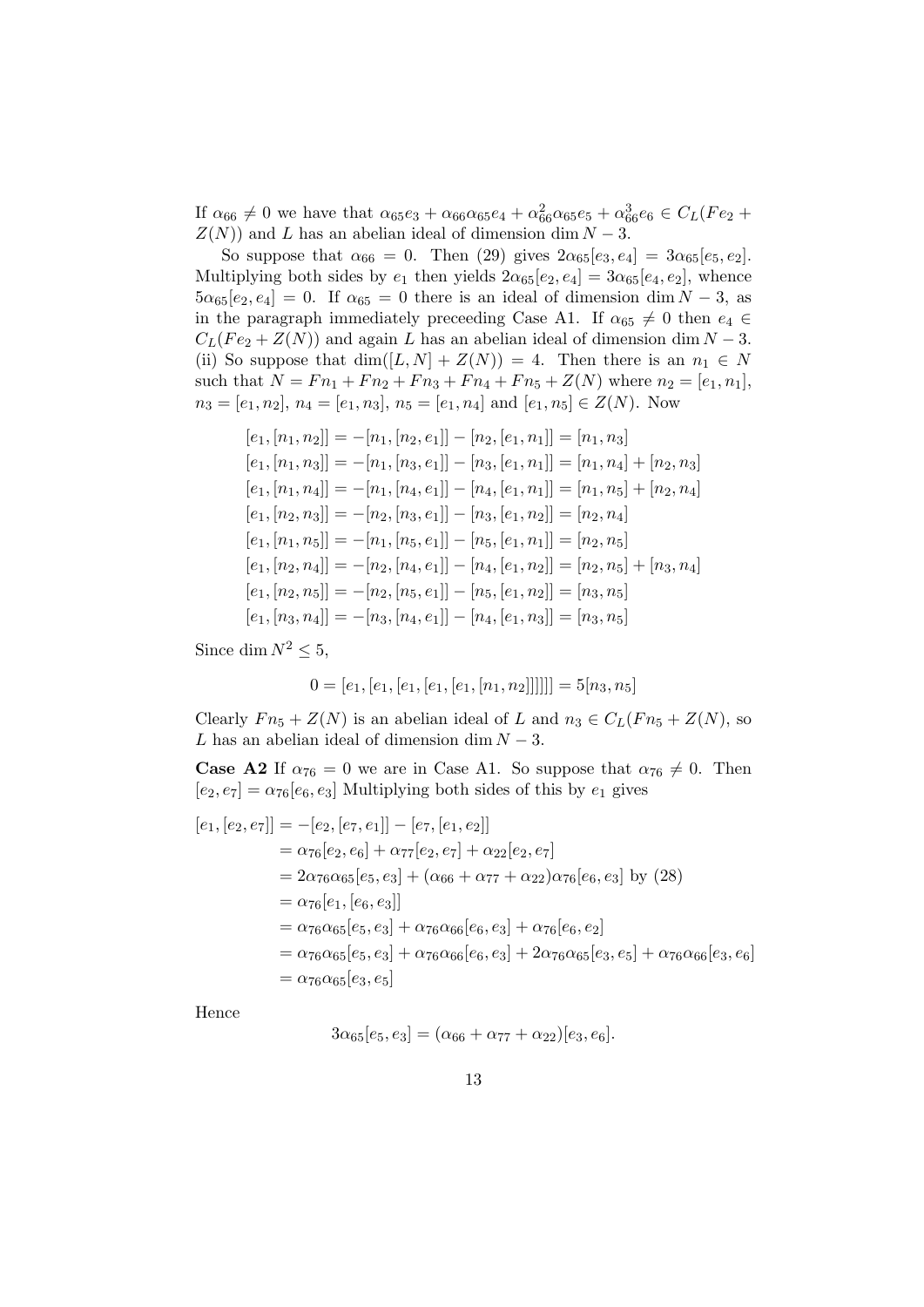If  $\alpha_{65} = 0$  we can argue as in the last paragraph before Case A1, so assume that  $\alpha_{65} \neq 0$ . Then we have that dim  $N^2 \leq 4$ . Suppose that  $B = Fb + Z(N)$ is a maximal abelian ideal of  $L$ . We have, by Lemma 3.1, that there exist  $\lambda_i \in F$ , not all zero, such that  $\sum_{i=3}^{7} \lambda_i e_i \in C_L(B) = B$ . But now  $e_7 \in Z(N)$ and we are in Case A1.

There are two further cases.

**Case B:** Suppose that  $N = Fe_2 + Fe_3 + Fe_4 + A$  where  $e_4 = [e_1, e_6]$ ,  $e_3 = [e_1, e_5], e_2 = [e_1, e_3].$  In particular, this is the case if  $A + [A, e_1]$  is a subalgebra of codimension one in N, and  $N = A + [A, e_1] + [[A, e_1], e_1]$  with  $e_3, e_4, A$  spanning  $[A, e_1] + A$  and  $e_2, A$  spanning  $[[A, e_1], e_1] + A$ . Replacing  $\sum$  $e_j$  by  $e_j - \alpha_{j2}e_3 - \alpha_{j3}e_5 - \alpha_{j4}e_6$  for  $j \ge 7$ , we can assume that  $[e_1, e_j] = \sum_{i=2}^n \alpha_{ji}e_i$  for  $2 \le j \le 4$ , and  $[e_1, e_j] = \sum_{i=5}^n \alpha_{ji}e_i$  for  $7 \le j \le n$ . Then,

$$
[e_3, e_j] = [[e_1, e_5], e_j] = -[[e_5, e_j], e_1] - [[e_j, e_1], e_5] = 0
$$
  
for  $j \ge 7$ , (30)

$$
[e_4, e_j] = [[e_1, e_6], e_j] = -[[e_6, e_j], e_1] - [[e_j, e_1], e_6] = 0
$$
  
for  $j \ge 7$ , (31)  
[e\_3, e\_2] = [e\_4, e\_7] (32)

$$
y \leq 1,\tag{82}
$$

and 
$$
[e_3, e_6] = [e_4, e_5].
$$
 (32)

Also

$$
[e_2, e_j] = [[e_1, e_3], e_j] = -[[e_3, e_j], e_1] - [[e_j, e_1], e_3]
$$
  
=  $\alpha_j s[e_5, e_3] + \alpha_j s[e_6, e_3]$  for  $j \ge 7$ . (33)

If  $\alpha_{k5} \neq 0$  for some  $k \geq 7$ , interchange  $e_7$  and  $e_k$  and then replace  $e_j$  by  $\alpha_{75}e_i - \alpha_{75}e_7$  for  $j \geq 8$ , so we can assume that

$$
[e_2, e_j] = \alpha_{j6}[e_6, e_3]
$$
 and  $\alpha_{j5} = 0$  for  $j \ge 8$ . (34)

Similarly, if  $\alpha_{k6} \neq 0$  for some  $k \geq 8$ , interchange  $e_8$  and  $e_k$  and then replace  $e_i$  by  $\alpha_{86}e_i - \alpha_{66}e_8$  for  $j \geq 9$ , so we can assume that

$$
[e_2, e_j] = 0
$$
 and  $\alpha_{j6} = 0$  for  $j \ge 9$ . (35)

Hence dim  $Z(N) > \dim N - 7$ .

Replacing  $e_4$  by  $e_4 - \alpha_{42}e_3$  and  $e_6$  by  $e_6 - \alpha_{42}e_5$  we can assume that  $\alpha_{42} = 0.$ 

Claim:  $N^2$  is spanned by  $z_1 = [e_2, e_5], z_2 = [e_3, e_4], z_3 = [e_3, e_5], z_4 =$  $[e_3, e_6]$  and  $z_5 = [e_4, e_6]$ . In particular,  $N^3 = 0$ .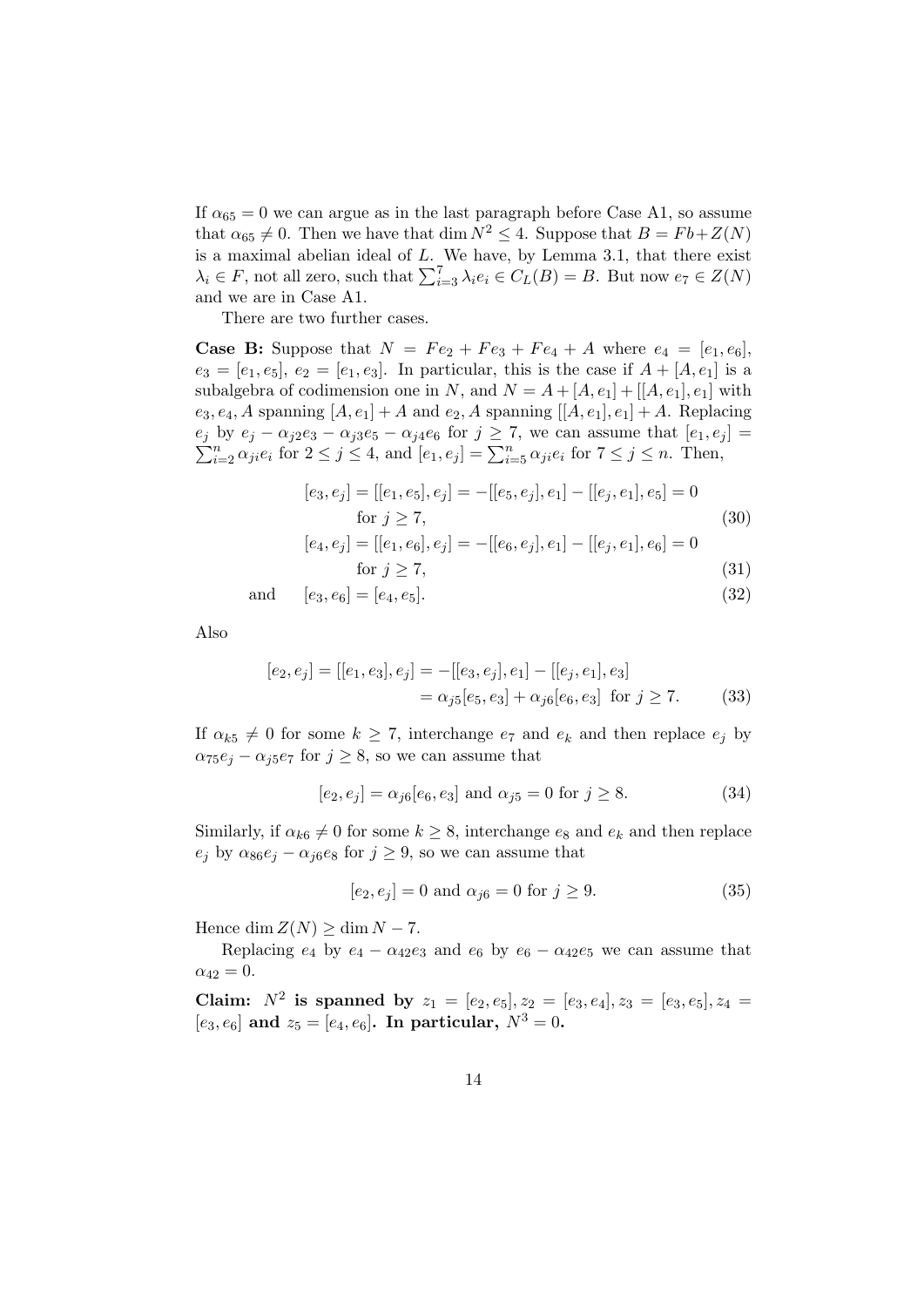Put  $S = \sum_{i=1}^{5} Fz_i$ . It suffices to check  $[e_2, e_3]$ ,  $[e_2, e_4]$  and  $[e_2, e_6]$ ; the rest are covered by  $(30)-(35)$ . Now,

$$
[e_1, [e_3, e_6]] = -[e_3, [e_6, e_1]] - [e_6, [e_1, e_3]] = [e_3, e_4] + [e_2. e_6]
$$
 and (36)  

$$
[e_1, [e_4, e_5]] = -[e_4, [e_5, e_1]] - [e_5, [e_1, e_4]]
$$

$$
= [e_4, e_3] + \alpha_{43}[e_3, e_5] + \alpha_{44}[e_4, e_5]
$$
\n(37)

so 
$$
[e_2, e_6] = 2[e_4, e_3] + \alpha_{43}[e_3, e_5] + \alpha_{44}[e_3, e_6]
$$
 by (32) (38)

which gives that  $[e_2, e_6] \in S$ . Also

$$
[e_1, [e_2, e_6]] = -[e_2, [e_6, e_1]] - [e_6, [e_1, e_2]]
$$
  

$$
= [e_2, e_4] + \alpha_{22}[e_2, e_6] + \alpha_{23}[e_3, e_6] + \alpha_{24}[e_4, e_6]
$$
(39)

$$
[e_1, [e_4, e_3]] = -[e_4, [e_3, e_1]] - [e_3, [e_1, e_4]]
$$
  
= 
$$
[e_4, e_2] + \alpha_{44}[e_4, e_3] + \alpha_{45}[e_5, e_3] + \alpha_{46}[e_6, e_3]
$$
(40)

$$
[e_1,[e_3,e_5]] = -[e_3,[e_5,e_1]] - [e_5,[e_1,e_3]] = [e_2,e_5],
$$
\n(41)

which shows that  $[e_2, e_4] \in S$  (provided that the characteristic of F is not  $3$ ). Finally,

$$
[e_1, [e_2, e_5]] = -[e_2, [e_5, e_1]] - [e_5, [e_1, e_2]
$$
  
= 
$$
[e_2, e_3] + \alpha_{22}[e_2, e_5] + \alpha_{23}[e_3, e_5] + \alpha_{24}[e_4, e_5]
$$
(42)

from which we have that  $[e_2, e_3] \in S$ . As A is an ideal of N and  $(A +$  $[A, e_1]^2 \subseteq A$ ,  $N^2$  is contained in A and hence in  $Z(N)$ . It follows that  $N^3 = 0$  and  $N^2$  has dimension at most five.

**Case B1** Suppose that  $e_7, e_8 \in Z(N)$ . Then  $4 \ge \dim([L, N] + Z(N)) \ge 3$ , since  $e_2, e_3, e_4 \in [L, N] + Z(N)$ .

(i) Suppose that dim([L, N] + Z(N)) = 3, so  $\alpha_{25} = \alpha_{26} = \alpha_{45} = \alpha_{46} = 0$ . Then  $F[e_1, e_2] \subseteq [L, [L, L, A^L]] + Z(N)$  which has dimension dim  $Z(N) + 1$ .

Suppose further that  $[e_1, e_2] = 0$ , so  $\alpha_{22} = \alpha_{23} = \alpha_{24} = 0$  and  $Fe_2 + Z(N)$ is an abelian ideal of dimension  $\dim N - 4$ . Then

$$
[e_1, [e_2, e_3]] = -[e_2, [e_3, e_1]] - [e_3, [e_1, e_2]] = 0 \text{ and}
$$
  

$$
[e_1, [e_2, e_4]] = -[e_2, [e_4, e_1]] - [e_4, [e_1, e_2]
$$
  

$$
= \alpha_{43}[e_2, e_3] + \alpha_{44}[e_2, e_4]
$$

Hence,  $F[e_2, e_3] + F[e_2, e_4]$  is an ideal of L. It has dimension at most two,  $SO$ 

$$
0 = [e_1, [e_1, [e_2, e_4]]] = \alpha_{43}\alpha_{44}[e_2, e_3] + \alpha_{44}^2[e_2, e_4].
$$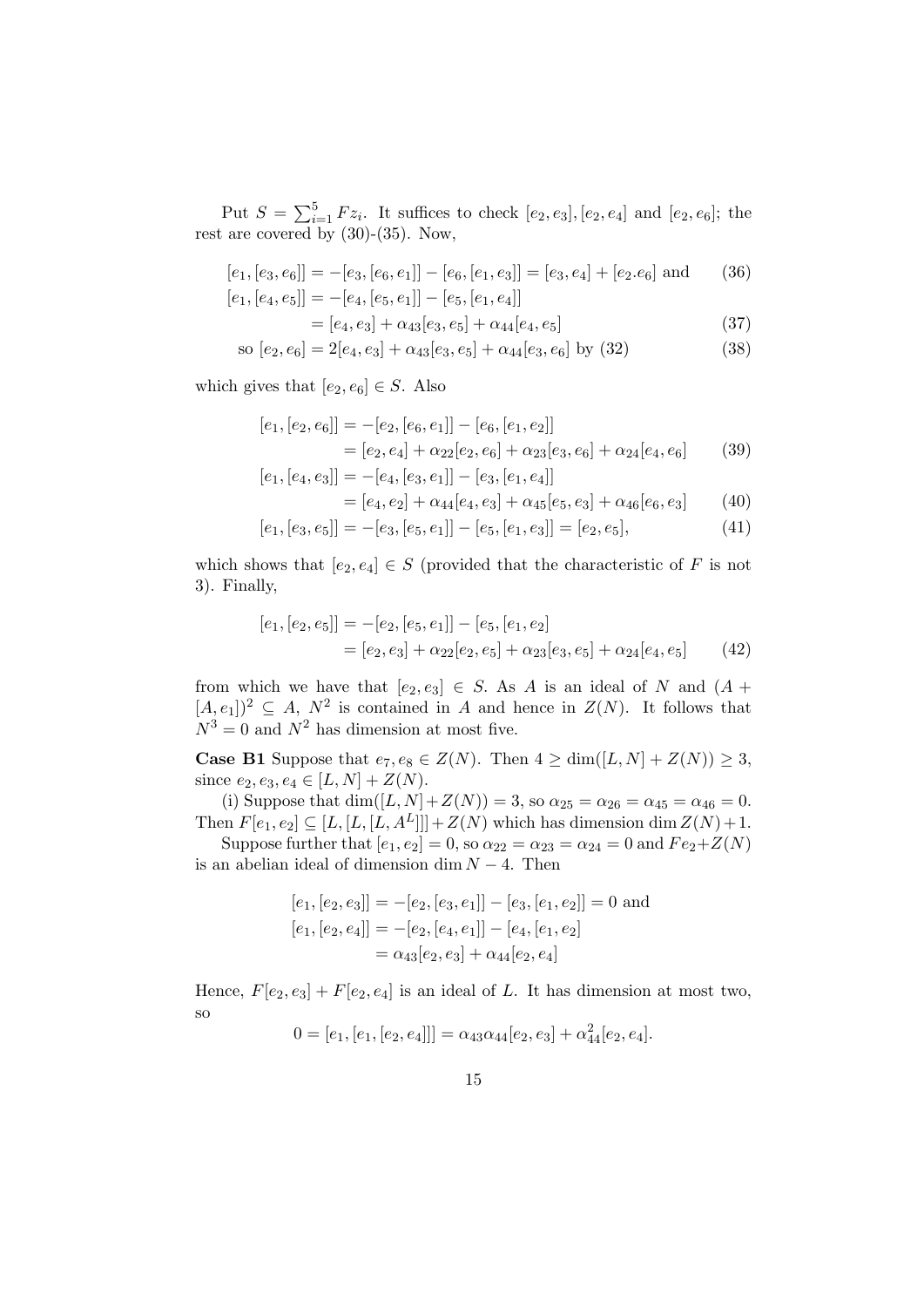If  $\alpha_{44} \neq 0$  we have  $[e_2, \alpha_{43}e_3 + \alpha_{44}e_4] = 0$ . It follows that  $\alpha_{43}e_3 + \alpha_{44}e_4 \in$  $C_L(Fe_2+Z(N))$  and L has an abelian ideal of dimension dim N – 3. If  $\alpha_{44} =$ 0, equations (38)-(41) give  $[e_2, e_6] = 2[e_4, e_3] + \alpha_{43}[e_3, e_5]$  and  $3[e_2, e_4] =$  $\alpha_{43}[e_2, e_5]$ , whence  $[e_2, 3e_4-\alpha_{43}e_5] = 0$ . Then  $3e_4-\alpha_{43}e_5 \in C_L(Fe_2+Z(N))$ and again L has an abelian ideal of dimension dim  $N - 3$ .

So suppose now that  $[e_1, e_2] \neq 0$ . Then  $F[e_1, e_2] + Z(N) = [L, [L, [L, A^L]]] +$  $Z(N)$ . Hence

$$
[e_1,[e_1,e_2]] = \alpha_{22}(\alpha_{22}e_2 + \alpha_{23}e_3 + \alpha_{24}e_4) + \alpha_{23}e_2 + \alpha_{24}(\alpha_{43}e_3 + \alpha_{44}e_4) + z,
$$

where  $z \in Z(N)$ . Since this must belong to  $Z(N)$  we have

| $\alpha_{22}^2 + \alpha_{23} = 0$                     | $\ldots \ldots \ldots (i)$   |
|-------------------------------------------------------|------------------------------|
| $\alpha_{22}\alpha_{23} + \alpha_{24}\alpha_{43} = 0$ | $\ldots \ldots \ldots (ii)$  |
| $\alpha_{22}\alpha_{24} + \alpha_{24}\alpha_{44} = 0$ | $\ldots \ldots \ldots (iii)$ |

These equations yield that  $[e_1, e_2] = \alpha_{22}e_2 - \alpha_{22}^2e_3 + \alpha_{24}e_4$  where

$$
\alpha_{22} = -\alpha_{44}
$$
 and  $\alpha_{24}\alpha_{43} = \alpha_{22}^3$  .........(*iv*)

since  $\alpha_{24} = 0$  implies that  $\alpha_{22} = \alpha_{23} = 0$  and  $[e_1, e_2] = 0$ . Suppose first that  $\alpha_{43} = \alpha_{44} = 0$ , so  $Fe_4 + Z(N)$  is an abelian ideal of dimension dim  $N - 4$ . Then (38)-(41) give  $[e_2, e_6] = 2[e_4, e_3]$  and  $3[e_2, e_4] = 0$  and again L has an abelian ideal of dimension dim  $N-3$ . So suppose that at least one of  $\alpha_{43}$ and  $\alpha_{44}$  is non-zero. If any of  $\alpha_{22}, \alpha_{23}$  or  $\alpha_{24}$  is zero then they are all zero, so we can assume that they are all non-zero.

Now

$$
[e_1, [e_2, e_3]] = -[e_2, [e_3, e_1]] - [e_3, [e_1, e_2]]
$$
  
\n
$$
= \alpha_{22}[e_2, e_3] + \alpha_{24}[e_2, e_4]
$$
  
\n
$$
[e_1, [e_2, e_4]] = -[e_2, [e_4, e_1]] - [e_4, [e_1, e_2]]
$$
\n(43)

$$
= \alpha_{43}[e_2, e_3] + \alpha_{44}[e_2, e_4] + \alpha_{22}[e_2, e_4] + \alpha_{23}[e_3, e_4]
$$

 $= \alpha_{43}[e_2, e_3] + \alpha_{23}[e_3, e_4]$  by (iv) (44)

$$
[e_1, [e_3, e_4]] = [e_2, e_4] - \alpha_{22}[e_3, e_4]
$$
 by (40) and (iv) (45)

It follows that  $K = F[e_2, e_3] + F[e_2, e_4] + F[e_3, e_4]$  is an ideal of L of dimension at most three. Thus  $[e_1, [e_1, [e_1, [e_2, e_3]]]] = 0$ . Now

$$
[e_1,[e_1,[e_2,e_3]]] = \alpha_{22}^2[e_2,e_3] + \alpha_{22}\alpha_{24}[e_2,e_4] + \alpha_{24}\alpha_{43}[e_2,e_3] + \alpha_{24}\alpha_{23}[e_3,e_4]
$$
  
=  $\alpha_{22}^2(1+\alpha_{22})[e_2,e_3] + \alpha_{22}\alpha_{24}[e_2,e_4] + \alpha_{24}\alpha_{23}[e_3,e_4]$  by (iv)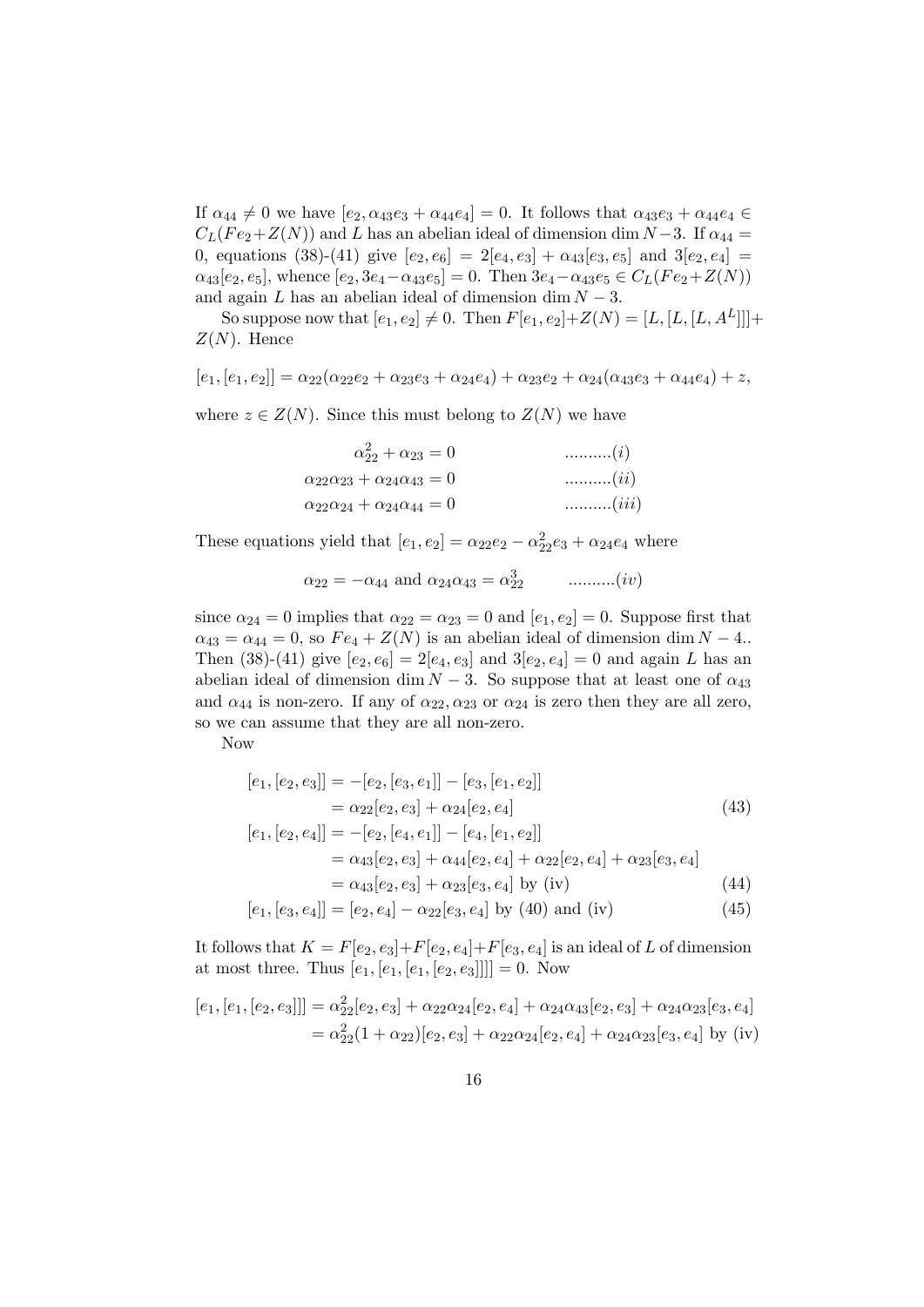whence

$$
0 = \alpha_{22}^3 (1 + \alpha_{22}) [e_2, e_3] + \alpha_{22}^2 \alpha_{24} (1 + \alpha_{22}) [e_2, e_4] + \alpha_{22} \alpha_{24} \alpha_{43} [e_2, e_3] + \alpha_{22} \alpha_{23} \alpha_{24} [e_3, e_4] + \alpha_{24} \alpha_{23} [e_2, e_4] - \alpha_{22} \alpha_{23} \alpha_{24} [e_3, e_4] = \alpha_{22}^3 (1 + 2 \alpha_{22}) [e_2, e_3] + \alpha_{24} \alpha_{22}^3 [e_2, e_4] \text{ by (i)}.
$$

This implies that  $[e_2, e_3]$  and  $[e_2, e_4]$  are linearly dependent and K has dimension at most two. But then  $[e_1, [e_1, [e_2, e_3]]] = 0$  which shows that all three are linearly dependent. It follows that dim  $N^2 \leq 3$ . Hence

$$
\lambda_1[e_3,[e_1,e_2]]+\lambda_2[e_4,[e_1,e_2]]+\lambda_3[e_5,[e_1,e_2]]+\lambda_4[e_6,[e_1,e_2]]=0
$$

for some  $\lambda_i \in F$ , not all zero  $(i = 1, 2, 3, 4)$ . Thus,

$$
\lambda_1 e_3 + \lambda_2 e_4 + \lambda_3 e_5 + \lambda_4 e_6 \in C_L(F[e_1, e_2] + Z(N))
$$

and  $L$  has an abelian ideal of dimension dim  $N-3$ .

(ii) Suppose now that  $\dim([L, N] + Z(N)) = 4$ . Then we proceed exactly as in Case A1(ii).

**Case B2** If  $\alpha_{75} = \alpha_{76} = \alpha_{86} = 0$  we are in case B1, so we now consider the situation when at least one of these is non-zero.

(i) Suppose that  $\alpha_{86} = 0$ , so  $e_8 \in Z(N)$  and dim  $Z(N) \leq \dim N - 6$ . Then

$$
0 = [e1, [e4, e7]] = -[e4, [e7, e1]] - [e7, [e1, e4]]= \alpha_{75}[e4, e5] + \alpha_{76}[e4, e6] (46)
$$

Also, multiplying  $(46)$  by  $e_1$  and using  $(37)$  gives

$$
0 = \alpha_{75}[e_4, e_3] + \alpha_{75}\alpha_{44}[e_4, e_5] + \alpha_{75}\alpha_{43}[e_3, e_5] + \alpha_{76}\alpha_{43}[e_3, e_6]
$$
  
+  $\alpha_{76}\alpha_{44}[e_4, e_6]$   
=  $\alpha_{75}[e_4, e_3] + \alpha_{76}\alpha_{43}[e_4, e_5] + \alpha_{75}\alpha_{43}[e_3, e_5]$  using (32) (47)

If  $\alpha_{75} \neq 0$  equations (46) and (47) imply that dim  $N^2 \leq 3$ . Now there exists an abelian ideal  $B = Fb + Z(N) \subseteq N$ . If this is a maximal abelian ideal then, by Lemma 3.1, there exist  $\lambda_i \in F$ , not all zero, such that  $B = \sum_{i=4}^{7} \lambda_i e_i + A_L$ . But then  $e_7 \in C_L(B) = B$  and we are in case B1. Thus, there is an abelian ideal  $C = Fc+B \subseteq N$ . Suppose that this is a maximal abelian ideal of L. As above there exist  $\mu_i \in F$ , not all zero, such that  $\sum_{i=4}^{7} \mu_i e_i \in C_L(Fc+Z(N))$ . It follows that  $e_7 \in C_L(C) = C$  and we are in case B1 again. If this is not maximal then there is an abelian ideal of dimension dim  $N - 3$ .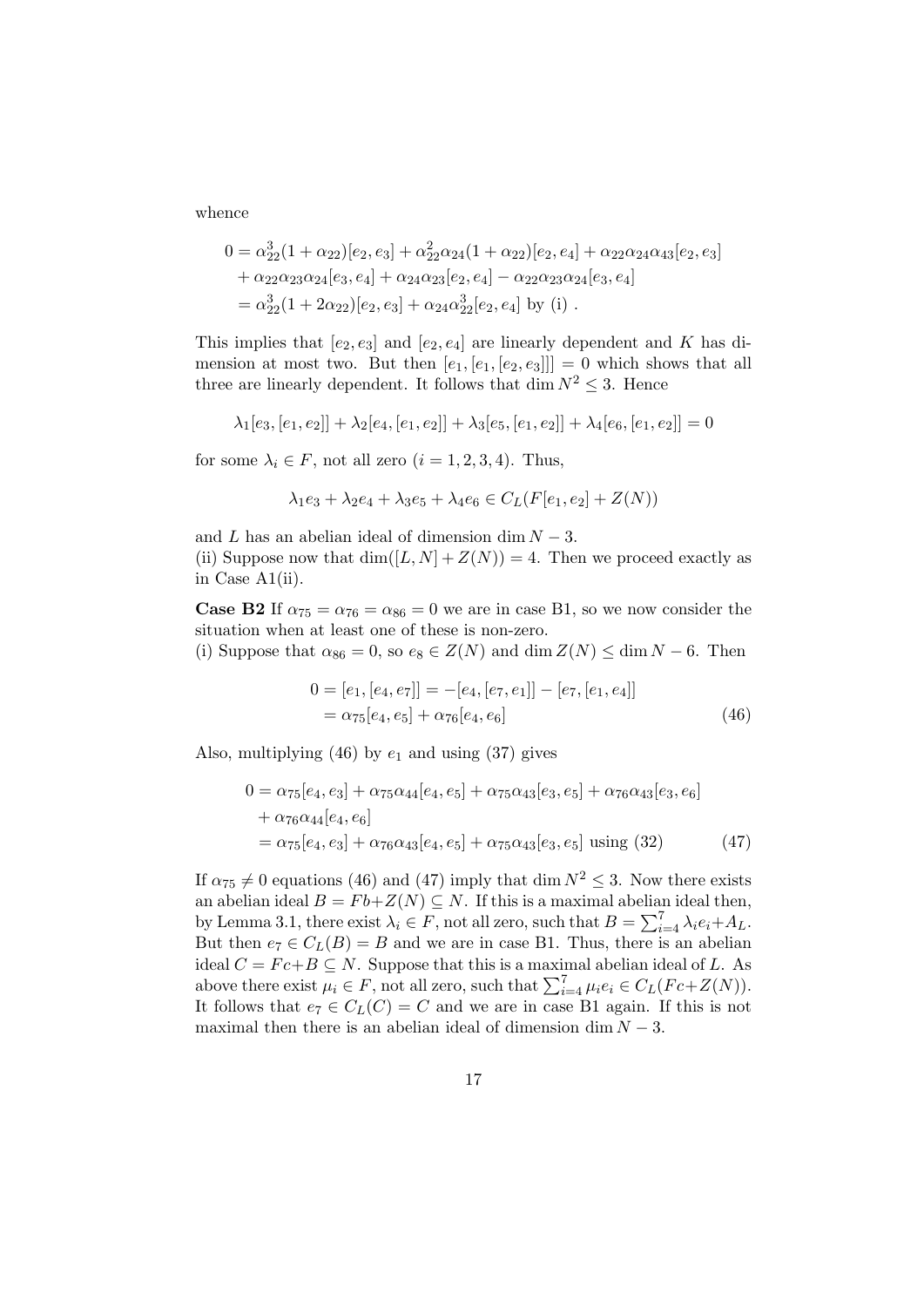So suppose that  $\alpha_{75} = 0$ . Then  $\alpha_{76} \neq 0$  and (46) implies that  $[e_4, e_6] = 0$ giving dim  $N^2 \leq 4$ . Now we can argue as in the previous paragraph using  $\sum_{i=3}^{7} \lambda_i e_i$  and  $\sum_{i=3}^{7} \mu_i e_i$ .

(ii) Suppose that  $\alpha_{86} \neq 0$ . Then

$$
0 = [e_1, [e_4, e_8]] = -[e_4, [e_8, e_1]] - [e_8, [e_1, e_4]] = \alpha_{86}[e_4, e_6]
$$
(48)

so  $[e_4, e_6] = 0$  and dim  $N^2 \leq 4$ . Moreover, (46) implies that  $\alpha_{75} = 0$  or  $[e_4, e_5] = 0$ . The latter yields that  $[e_2, e_8] = 0$  (using (32)) and we are in Case B2(i). If  $\alpha_{75} = 0$  then  $[e_2, \alpha_{76}e_8 - \alpha_{86}e_7] = 0$ , so, replacing  $e_8$  by  $\alpha_{76}e_8 - \alpha_{86}e_7$  we can assume that  $[e_2, e_8] = 0$  and we are in Case B2(i) again.

**Case C:** Suppose that  $N = Fe_2 + Fe_3 + Fe_4 + A$  where  $e_4 = [e_1, e_7]$ ,  $e_3 = [e_1, e_6], e_2 = [e_1, e_5].$  In particular, this is the case if  $N = A +$ [A, e<sub>1</sub>]. Replacing  $e_j$  by  $e_j - \alpha_{j2}e_5 - \alpha_{j3}e_6 - \alpha_{j4}e_7$  we can assume that  $[e_1, e_j] = \sum_{i=5}^n \alpha_{ji} e_i$  for  $j \ge 8$ . Then, as before,  $Fe_8 + \ldots + Fe_n \subseteq Z(N)$ and dim  $Z(N) \geq \dim N - 6$ . Now

$$
0 = [e1, [e5, e6]] = -[e5, [e6, e1]] - [e6, [e1, e5]]= [e5, e3] + [e2, e6] (49)
$$

$$
0 = [e1, [e5, e7]] = -[e5, [e7, e1]] - [e7, [e1, e5]]= [e5, e4] + [e2, e7] (50)
$$

$$
0 = [e_1, [e_6, e_7]] = -[e_6, [e_7, e_1]] - [e_7, [e_1, e_6]]
$$
  
= [e\_6, e\_4] + [e\_3, e\_7] (51)

If  $\alpha_{23} \neq 0$  we can replace  $e_3$  by  $[e_1, e_2]$  and we are in Case B, so we can assume that  $\alpha_{23} = 0$ . Likewise, if  $\alpha_{24} \neq 0$  we can replace  $e_4$  by  $[e_1, e_2]$ , so we can assume that  $\alpha_{24} = 0$ . Similarly, we can assume that

$$
\alpha_{32} = \alpha_{34} = \alpha_{42} = \alpha_{43} = 0.
$$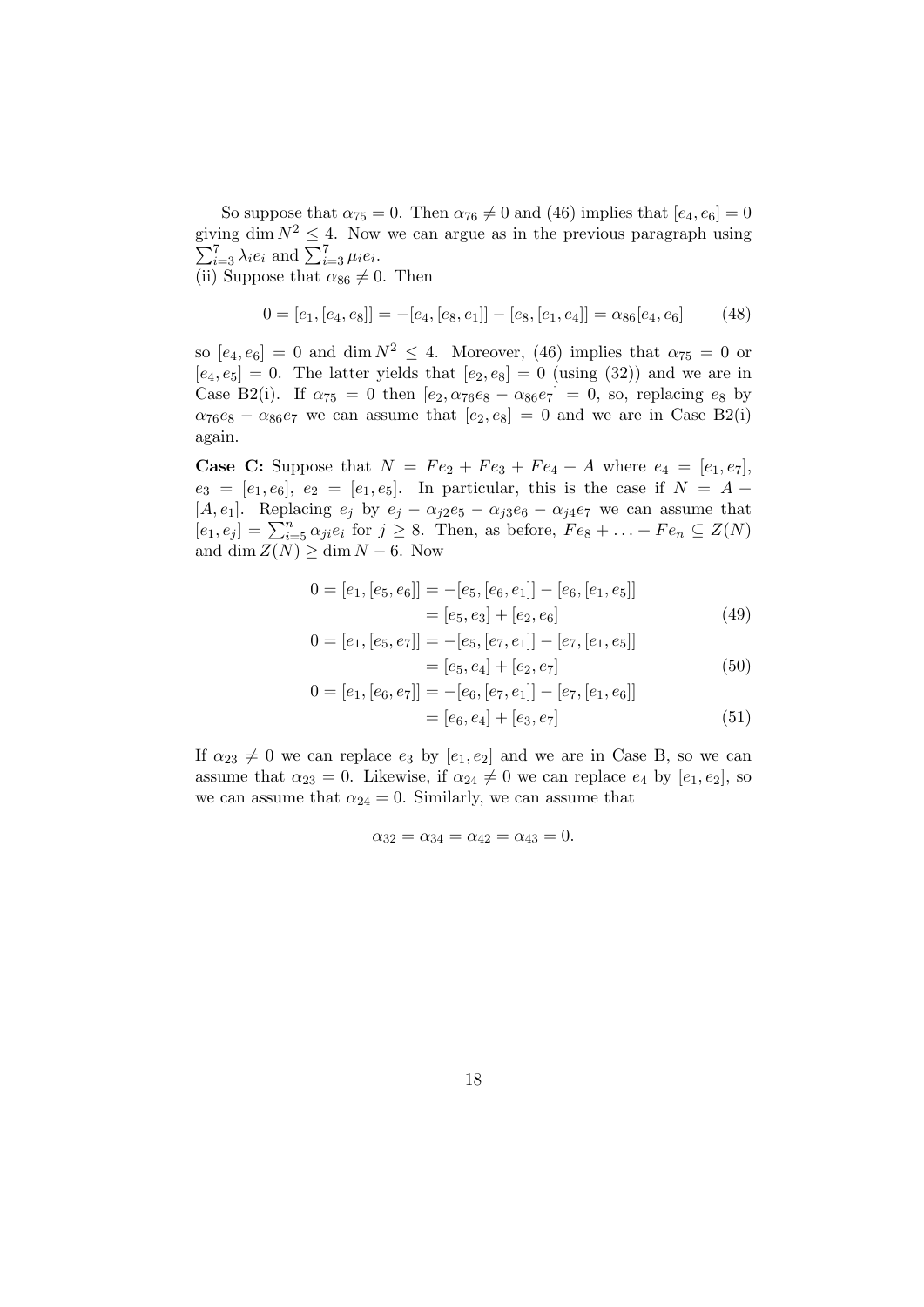Then, multiplying each of  $(49)-(51)$  by  $e_1$  gives

$$
[e_1, [e_2, e_6]] = -[e_2, [e_6, e_1]] - [e_6, [e_1, e_2]]
$$
  
= 
$$
[e_2, e_3] + \alpha_{22}[e_2, e_6]
$$
 (52)

$$
[e_1,[e_3,e_5]]=-[e_3,[e_5,e_1]]-[e_5,[e_1,e_3]]\\
$$

$$
= [e_3, e_2] + \alpha_{33}[e_3, e_5]
$$
  
the  $e_2$   $[-e_3, [e_2, e_3]]$   $[e_2, [e_3, e_2]]$  (53)

$$
[e_1, [e_2, e_7]] = -[e_2, [e_7, e_1]] - [e_7, [e_1, e_2]]
$$
  

$$
= [e_2, e_4] + \alpha_{22} [e_2, e_7]
$$
  

$$
[e_1, [e_1, e_7]] = -[e_1, [e_7, e_1]] - [e_7, [e_1, e_4]]
$$
  
(54)

$$
[e_1, [e_4, e_5]] = -[e_4, [e_5, e_1]] - [e_5, [e_1, e_4]]
$$
  
= 
$$
[e_4, e_2] + \alpha_{44}[e_4, e_5]
$$
 (55)

$$
[e_1, [e_3, e_7]] = -[e_3, [e_7, e_1]] - [e_7, [e_1, e_3]]
$$
 (50)

$$
= [e_3, e_4] + \alpha_{33}[e_3, e_7] \tag{50}
$$

$$
[e_1, [e_4, e_6]] = -[e_4, [e_6, e_1]] - [e_6, [e_1, e_4]]
$$
  
= 
$$
[e_4, e_3] + \alpha_{44}[e_4, e_6]
$$
 (57)

Equations  $(52)-(57)$  yield

$$
2[e_2, e_3] = (\alpha_{33} - \alpha_{22})[e_2, e_6]
$$
\n
$$
(58)
$$

$$
2[e_2, e_4] = (\alpha_{44} - \alpha_{22})[e_2, e_7]
$$
\n
$$
(59)
$$

$$
2[e_3, e_4] = (\alpha_{44} - \alpha_{33})[e_3, e_7]
$$
\n(60)

Substituting (58) back into (52) gives

$$
[e_1,[e_2,e_6]] = \frac{1}{2}(\alpha_{22}+\alpha_{33})[e_2,e_6],
$$

whence

$$
(\text{ad }e_1)^r([e_2, e_6]) = \frac{1}{2^r}(\alpha_{22} + \alpha_{33})[e_2, e_6]
$$

and nilpotency gives

$$
[e_2, e_6] = [e_2, e_3] = 0
$$
 or  $\alpha_{22} = -\alpha_{33}$  and  $[e_2, e_3] = \alpha_{33}[e_2, e_6]$  (61)

Similarly,

$$
[e_2, e_7] = [e_2, e_4] = 0
$$
 or  $\alpha_{22} = -\alpha_{44}$  and  $[e_2, e_4] = \alpha_{44}[e_2, e_7]$  (62)

$$
[e_3, e_7] = [e_3, e_4] = 0
$$
 or  $\alpha_{33} = -\alpha_{44}$  and  $[e_3, e_4] = \alpha_{44}[e_3, e_7]$  (63)

(i) Suppose that  $\dim([L,N]+Z(N))=3,$  so

$$
\alpha_{25}=\alpha_{26}=\alpha_{27}=\alpha_{35}=\alpha_{36}=\alpha_{37}=\alpha_{45}=\alpha_{46}=\alpha_{47}=0
$$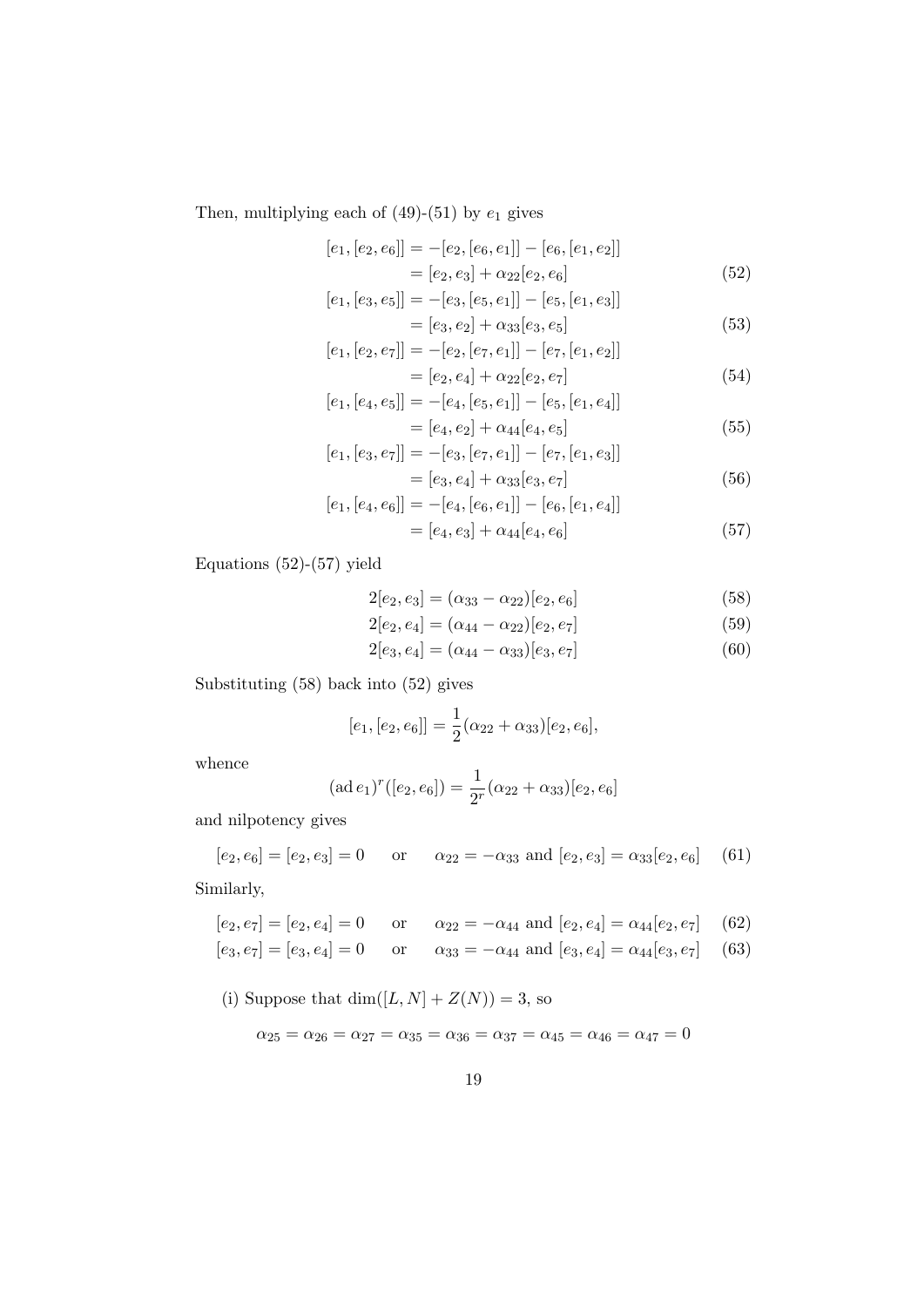. Then  $[e_1, e_2] = \alpha_{22}e_2$  and nilpotency requires that  $\alpha_{22} = 0$ . Similarly,  $\alpha_{33} = \alpha_{44} = 0$  and  $(58)$ ,  $(59)$ ,  $(60)$  imply that  $Fe_2 + Fe_3 + Fe_4 + Z(N)$  is an abelian ideal of dimension dim  $N-3$ .

(ii) So suppose now that  $\dim([L, N] + Z(N)) = 4$ , so  $[L, A] + Z(N) =$  $Fe_2 + Fe_3 + Fe_4 + Fa + Z(N)$ , where  $a \in A$ . Then  $[e_1, a] = \beta_1 a + \beta_2 e_2 +$  $\beta_3e_3 + \beta_4e_4 + z$ , where  $\beta_i \in F$  (1  $\leq i \leq 4$ ) and  $z \in Z(N)$ . We must have at least one of  $\beta_2, \beta_3, \beta_4$  non-zero, by nilpotency. If  $\beta_i \neq 0$  for  $2 \leq i \leq 4$ , by replacing  $e_i$  by  $[e_1, a]$  we can assume that  $a = e_{i+3}$ . By symmetry we can suppose that  $a = e_5$ .

Then  $Fe<sub>2</sub> + Fe<sub>5</sub> + Z(N)$  is an ideal of L. Hence nilpotency gives that  $[e_1, e_2] = [e_1, [e_1, e_5]] \in Z(N)$ . We then have that  $Fe_2 + Fe_3 + Fe_5 + Z(N)$ is an ideal of L, whence

$$
(\operatorname{ad} e_1)^3 (e_3) = \alpha_{33} \alpha_{35} e_2 + \alpha_{33}^3 e_3 + \alpha_{33}^2 \alpha_{35} e_5 + z \in Z(N),
$$

where  $z \in Z(N)$ . This yields that  $\alpha_{33} = 0$ . Similarly,  $\alpha_{44} = 0$ , so (58), (59, (60) give  $[e_2, e_3] = [e_2, e_4] = [e_3, e_4] = 0.$ 

If  $\alpha_{35} = 0$  then  $B = Fe_2 + Fe_3 + Z(N)$  is an abelian ideal of L and is not maximal, since  $e_4 \in C_L(B)$ . Similarly if  $\alpha_{45} = 0$ . If neither is zero, then  $B = Fe_2 + F(\alpha_{45}e_3 - \alpha_{35}e_4) + Z(N)$  is an abelian ideal of L and, again, is not maximal, since  $e_3, e_4 \in C_L(B)$ .

(iii) Finally suppose that  $\dim([L, N] + Z(N)) = 5$ , so  $[L, N] + Z(N) =$  $Fe_2 + Fe_3 + Fe_4 + Fa_1 + Fa_2 + Z(N)$  for some  $a_1, a_2 \in Fe_5 + Fe_6 + Fe_7$ . If  $[e_1, a_1]$  and  $[e_1, a_2]$  are linearly dependent, there exists a non-trivial linear combination  $x = \sum_{i=5}^{7} \lambda_i e_i$  such that  $[e_1, x] = 0$ . But this implies that  $e_2, e_3, e_4$  are linearly dependent. So, by symmetry we assume that  $a_1 = e_5$ and  $a_2 = e_6$ . Hence  $K = \sum_{i=2}^{6} Fe_i + Z(N)$  is an ideal of L.

We have that  $[e_1, e_4] \in K$ , so let  $[e_1, e_4] = \sum_{i=4}^{6} \alpha_{4i} e_i + z \ (z \in Z(N)).$ The coefficient of  $e_4$  in  $(\text{ad }e_1)^k(e_4)$  is  $\alpha_{44}^k$  and nilpotency gives that  $\alpha_{44} = 0$ , so  $[e_1, e_4] \in A$ . Moreover, (62) and (63) imply that  $[e_2, e_4] = [e_3, e_4] = 0$ . Now  $e_1$ ,  $e_7$  and  $Z(N)$  generate L. Put  $e_7 = n_1$ . Then  $L = e_1 + \sum_{i=1}^{6} n_i +$  $Z(N)$ , where  $[e_1, n_i] = n_{i+1}$  for  $1 \le i \le 5$  and  $[e_1, n_6] \in Z(N)$ . Then  $n_3 = [e_1, e_4] \in A \cap K = \alpha_{45}e_5 + \alpha_{46}e_6, n_4 = \alpha_{45}e_2 + \alpha_{46}e_3,$  so

$$
[n_1, n_3] = 0
$$
 and  $[n_2, n_4] = 0.$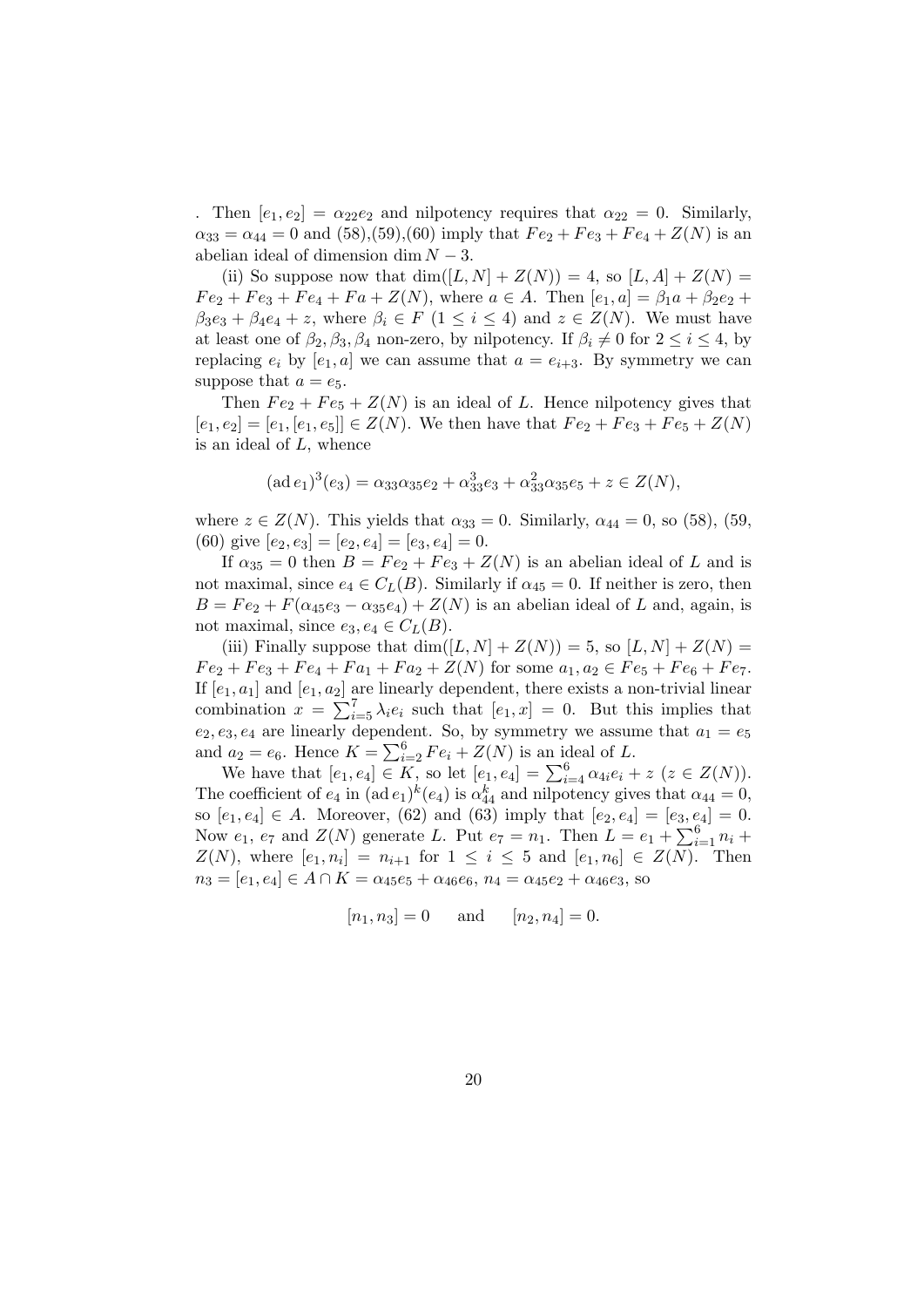### Hence

$$
[e_1, [n_1, n_3]] = -[n_1, [n_3, e_1]] - [n_3, [e_1, n_1]] = [n_1, n_4] + [n_2, n_3] = 0 \quad (64)
$$
  
\n
$$
[e_1, [n_1, n_4]] = -[n_1, [n_4, e_1]] - [n_4, [e_1, n_1]] = [n_1, n_5] \text{ and}
$$
  
\n
$$
[e_1, [n_2, n_3]] = -[n_2, [n_3, e_1]] - [n_3, [e_1, n_2]] = 0 \text{ so}
$$
  
\n
$$
[n_1, n_5] = 0 \quad (65)
$$
  
\n
$$
[e_1, [n_1, n_5]] = -[n_1, [n_5, e_1]] - [n_5, [e_1, n_1]] = [n_1, n_6] + [n_2, n_5] = 0 \quad (66)
$$
  
\n
$$
[e_1, [n_1, n_6]] = -[n_1, [n_6, e_1]] - [n_6, [e_1, n_1]] = [n_2, n_6] \text{ and}
$$
  
\n
$$
[e_1, [n_2, n_5]] = -[n_2, [n_5, e_1]] - [n_5, [e_1, n_2]] = [n_2, n_6] + [n_3, n_5] \text{ so}
$$
  
\n
$$
2[n_2, n_6] + [n_3, n_5] = 0 \quad (67)
$$
  
\n
$$
[e_1, [n_2, n_6]] = -[n_2, [n_6, e_1]] - [n_6, [e_1, n_2]] = [n_3, n_6] \text{ and}
$$
  
\n
$$
[e_1, [n_3, n_5]] = -[n_3, [n_5, e_1]] - [n_5, [e_1, n_3]] = [n_3, n_6] + [n_4, n_5] \text{ so}
$$
  
\n
$$
3[n_3, n_6] + [n_4, n_5] = 0 \quad (69)
$$
  
\n
$$
[e_1, [n_3, n_6]] = -[n_3, [n_6, e_1]] - [n_6, [e_1, n_
$$

$$
[e_1, [n_4, n_6]] = -[n_4, [n_6, e_1]] - [n_6, [e_1, n_4]] = [n_5, n_6] = 0 \tag{71}
$$

Also

$$
[e_1, [n_2, n_4]] = -[n_2, [n_4, e_1]] - [n_4, [e_1, n_2]] = [n_2, n_5] + [n_3, n_4] = 0 \quad (72)
$$
  
\n
$$
[e_1, [n_3, n_4]] = -[n_3, [n_4, e_1]] - [n_4, [e_1, n_3]] = [n_3, n_5] \text{ so}
$$
  
\n
$$
[n_2, n_6] + 2[n_3, n_5] = 0 \quad (73)
$$

Then (67) and (73) imply that  $[n_2, n_6] = [n_3, n_5] = 0$ . But now (68) gives  $[n_3, n_6] = 0$  and (69) then yields that  $[n_4, n_5] = 0$ . Together with (70) and (71) this shows that  $Fn_4 + Fn_5 + Fn_6 + Z(N)$  is an abelian ideal of dimension  $\dim N - 3$ , completing the proof.  $\square$ 

This, of course, leaves open the question of whether the restrictions on the characteristic are necessary: 2 needs to be excluded as shown in  $[5]$ , and probably 3, but the author is unsure of 5. Also whether the above result holds for supersolvable algebras, and whether these results hold more generally. However, the equations become increasingly complex and so more powerful methods may be required to tackle these questions.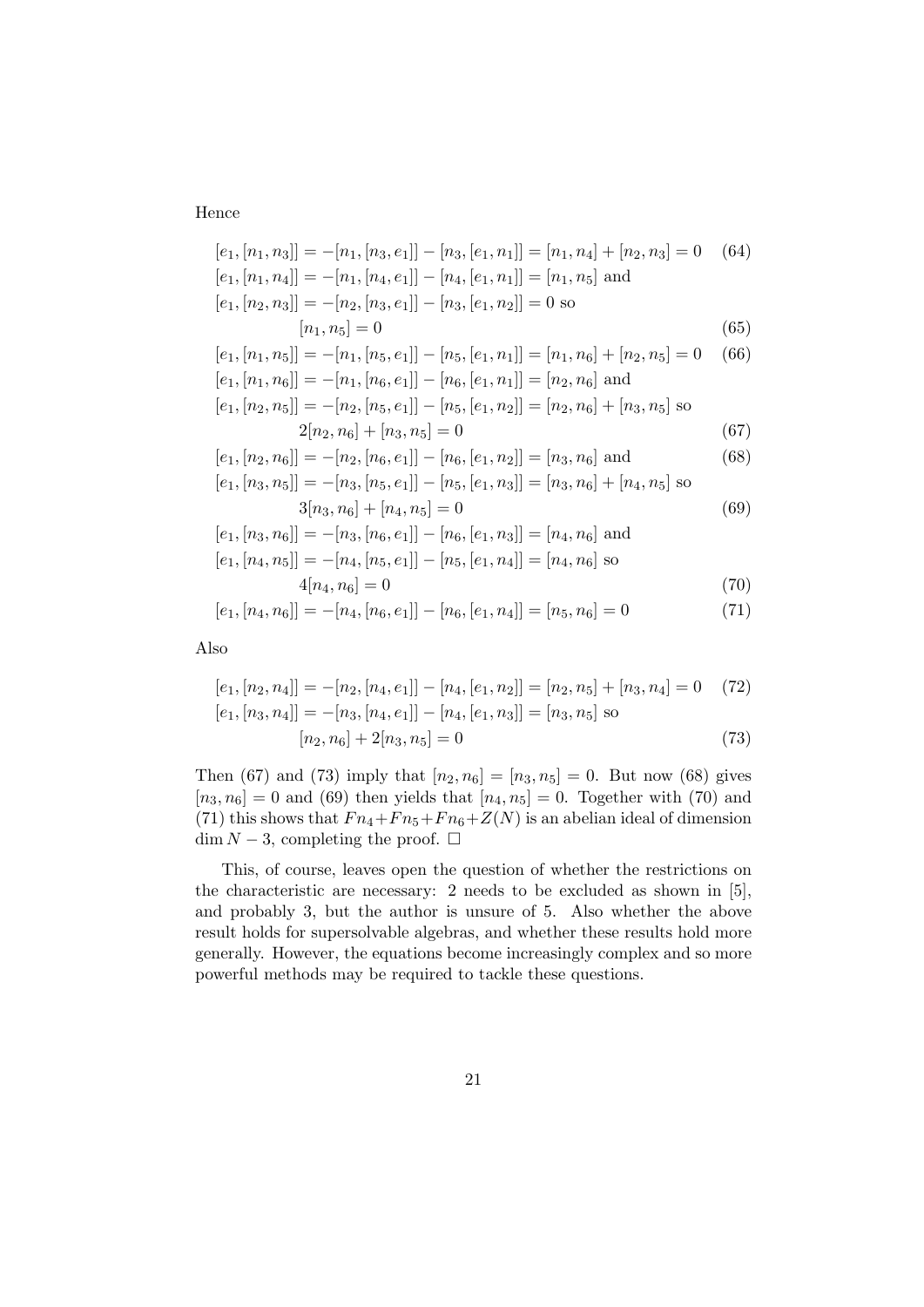## References

- [1] D.W. Barnes and M.L. Newell, 'Some theorems on saturated homomorphs of soluble Lie algebras', Math. Zeit. 115 (1970), 179–187.
- [2] D. BURDE, C. STEINHOFF, 'Classification of orbit closures of 4– dimensional complex Lie algebras', J. Algebra 214(2) (1999), 729–739.
- [3] D. BURDE AND M. CEBALLOS, 'Abelian ideals of maximal dimension for solvable Lie algebras', J. Lie Theory  $22(3)$   $(2012)$ , 741-756.
- [4] , M. Ceballos, 'Abelian subalgebras and ideals of maximal dimension in Lie algebras', Thesis, University of Seville (2012), https://core.ac.uk/reader/51399078.
- [5] M. CEBALLOS AND D.A. TOWERS, 'On abelian subalgebras and ideals of maximal dimension in supersolvable Lie algebras', J. Pure Appl. Algebra 218 (2014), 497–503.
- [6] V. V. Gorbatsevich, 'On the level of some solvable Lie algebras', Siberian Math. J. 39 (5) (1998), 872–883.
- [7] F. Grunewald, J. O'Halloran, 'Varieties of nilpotent Lie algebras of dimension less than six', J. Algebra 112 (2) (1988), 315–325.
- [8] N. JACOBSON, 'Schur's Theorems on Commutative Matrices', Bull. Amer. Math. Soc. 50 (1944), 431–436.
- [9] N. JACOBSON, 'Lie algebras', New York: Dover Publ. (1979).
- [10] B. KOSTANT, 'The set of abelian ideals of a Borel subalgebra, Cartan decompositions, and discrete series representations', Internat. Math. Res. Notices no. 5, (1998), 225-252.
- [11] B. KOSTANT, 'Powers of the Euler product and commutative subalgebras of a complex simple Lie algebra', Invent. Math. 158 (2004), 181-226.
- [12] D. V. Maksimenko, 'On action of outer derivations on nilpotent ideals of Lie algebras', Algebra Discrete Math. 1 (2009), 74–82.
- [13] A. Malcev, 'Commutative subalgebras of semi-simple Lie algebras', Amer. Math. Soc. Transl. 1951(40) (1951), 15 pp.
- [14] M. NESTERENKO, R. POPOVYCH, 'Contractions of low-dimensional Lie algebras', J. Math. Phys. 47 (12) (2006), 123515, 45 pp.